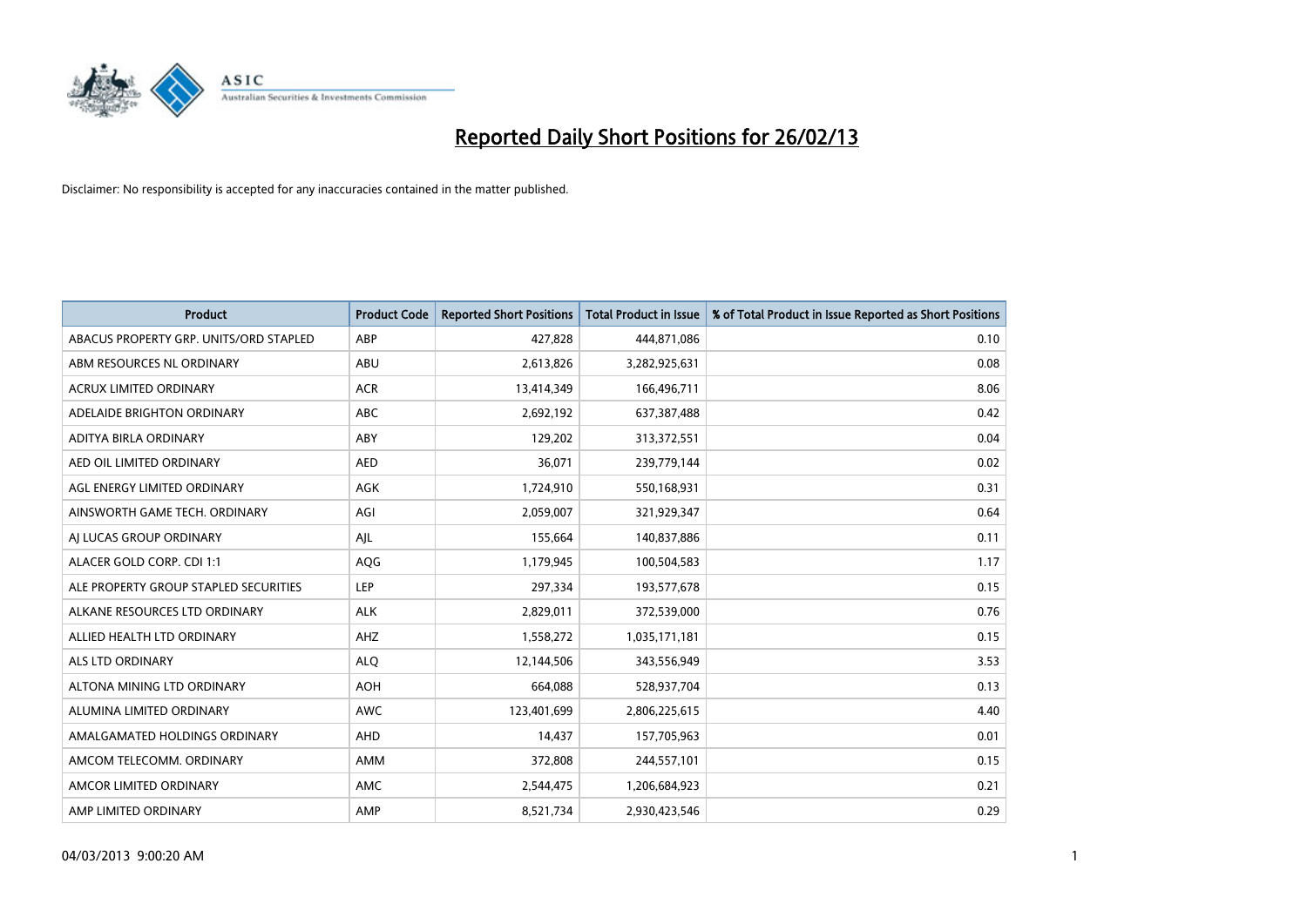

| <b>Product</b>                            | <b>Product Code</b> | <b>Reported Short Positions</b> | <b>Total Product in Issue</b> | % of Total Product in Issue Reported as Short Positions |
|-------------------------------------------|---------------------|---------------------------------|-------------------------------|---------------------------------------------------------|
| AMPELLA MINING ORDINARY                   | <b>AMX</b>          | 4,591,299                       | 247,500,493                   | 1.86                                                    |
| ANGLOGOLD ASHANTI CDI 5:1                 | AGG                 | 500                             | 89,207,765                    | 0.00                                                    |
| ANSELL LIMITED ORDINARY                   | <b>ANN</b>          | 6,904,854                       | 130,768,652                   | 5.28                                                    |
| ANTARES ENERGY LTD ORDINARY               | AZZ                 | 483.634                         | 257,000,000                   | 0.19                                                    |
| ANZ BANKING GRP LTD ORDINARY              | ANZ                 | 4,027,656                       | 2,743,607,474                 | 0.15                                                    |
| APA GROUP STAPLED SECURITIES              | <b>APA</b>          | 7,003,777                       | 827,350,325                   | 0.85                                                    |
| APN NEWS & MEDIA ORDINARY                 | <b>APN</b>          | 15,102,449                      | 661,526,586                   | 2.28                                                    |
| AQUARIUS PLATINUM. ORDINARY               | <b>AQP</b>          | 11,634,396                      | 486,851,336                   | 2.39                                                    |
| AQUILA RESOURCES ORDINARY                 | <b>AQA</b>          | 10,069,210                      | 411,804,442                   | 2.45                                                    |
| ARAFURA RESOURCE LTD ORDINARY             | ARU                 | 407,061                         | 441,270,644                   | 0.09                                                    |
| ARB CORPORATION ORDINARY                  | ARP                 | 103,747                         | 72,481,302                    | 0.14                                                    |
| ARDENT LEISURE GROUP STAPLED SECURITIES   | AAD                 | 3,190,467                       | 397,774,513                   | 0.80                                                    |
| ARISTOCRAT LEISURE ORDINARY               | ALL                 | 9,696,192                       | 551,418,047                   | 1.76                                                    |
| ARRIUM LTD ORDINARY                       | ARI                 | 7,982,560                       | 1,351,527,328                 | 0.59                                                    |
| ASCIANO LIMITED ORDINARY                  | <b>AIO</b>          | 7,909,045                       | 975,385,664                   | 0.81                                                    |
| ASG GROUP LIMITED ORDINARY                | ASZ                 | 1,923,739                       | 206,720,839                   | 0.93                                                    |
| ASPEN GROUP ORD/UNITS STAPLED             | APZ                 | 455,200                         | 1,192,803,491                 | 0.04                                                    |
| ASPIRE MINING LTD ORDINARY                | <b>AKM</b>          | 40.949                          | 655,594,556                   | 0.01                                                    |
| ASTRO JAP PROP GROUP STAPLED US PROHIBIT. | AJA                 | 4,682                           | 67,211,752                    | 0.01                                                    |
| ASX LIMITED ORDINARY                      | ASX                 | 3,586,141                       | 175,136,729                   | 2.05                                                    |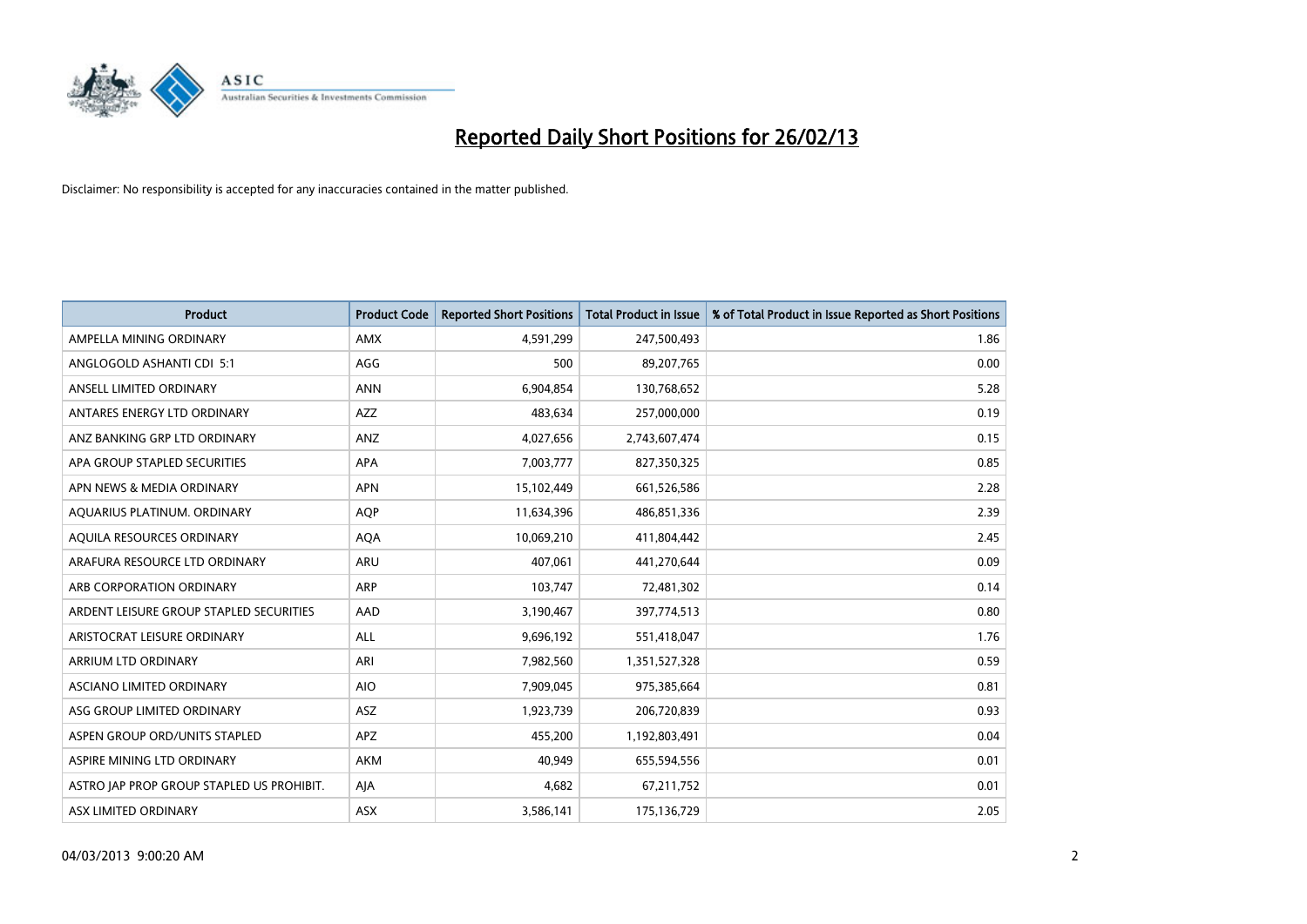

| <b>Product</b>                       | <b>Product Code</b> | <b>Reported Short Positions</b> | <b>Total Product in Issue</b> | % of Total Product in Issue Reported as Short Positions |
|--------------------------------------|---------------------|---------------------------------|-------------------------------|---------------------------------------------------------|
| ATLAS IRON LIMITED ORDINARY          | AGO                 | 5,486,107                       | 909,718,409                   | 0.60                                                    |
| AURIZON HOLDINGS LTD ORDINARY        | AZJ                 | 9,508,023                       | 2,137,284,503                 | 0.44                                                    |
| AURORA OIL & GAS ORDINARY            | <b>AUT</b>          | 8,514,367                       | 447,885,778                   | 1.90                                                    |
| AUSDRILL LIMITED ORDINARY            | <b>ASL</b>          | 5,325,278                       | 309,451,963                   | 1.72                                                    |
| AUSENCO LIMITED ORDINARY             | AAX                 | 976,722                         | 123,527,574                   | 0.79                                                    |
| <b>AUSTAL LIMITED ORDINARY</b>       | ASB                 | 373,061                         | 346,007,639                   | 0.11                                                    |
| AUSTBROKERS HOLDINGS ORDINARY        | <b>AUB</b>          | 465                             | 57,568,703                    | 0.00                                                    |
| AUSTIN ENGINEERING ORDINARY          | ANG                 | 434,766                         | 72,314,403                    | 0.60                                                    |
| AUSTRALAND PROPERTY STAPLED SECURITY | <b>ALZ</b>          | 245,860                         | 576,846,597                   | 0.04                                                    |
| AUSTRALIAN AGRICULT, ORDINARY        | AAC                 | 1,058,799                       | 312,905,085                   | 0.34                                                    |
| AUSTRALIAN INFRASTR. UNITS/ORDINARY  | <b>AIX</b>          | 3,201,881                       | 620,733,944                   | 0.52                                                    |
| AUSTRALIAN PHARM. ORDINARY           | API                 | 324,182                         | 488,115,883                   | 0.07                                                    |
| <b>AUTOMOTIVE HOLDINGS ORDINARY</b>  | <b>AHE</b>          | 1,559                           | 260,579,682                   | 0.00                                                    |
| AVIENNINGS LIMITED ORDINARY          | <b>AVI</b>          | 175,001                         | 274,588,694                   | 0.06                                                    |
| AWE LIMITED ORDINARY                 | <b>AWE</b>          | 3,733,507                       | 522,116,985                   | 0.72                                                    |
| AZIMUTH RES LTD ORDINARY             | <b>AZH</b>          | 2,056,443                       | 430,626,680                   | 0.48                                                    |
| BANDANNA ENERGY ORDINARY             | <b>BND</b>          | 25,694,963                      | 528,481,199                   | 4.86                                                    |
| BANK OF QUEENSLAND. ORDINARY         | <b>BOQ</b>          | 4,937,796                       | 312,878,919                   | 1.58                                                    |
| <b>BASE RES LIMITED ORDINARY</b>     | <b>BSE</b>          | 448,900                         | 560,440,029                   | 0.08                                                    |
| BATHURST RESOURCES ORDINARY          | <b>BTU</b>          | 31,782,684                      | 697,247,997                   | 4.56                                                    |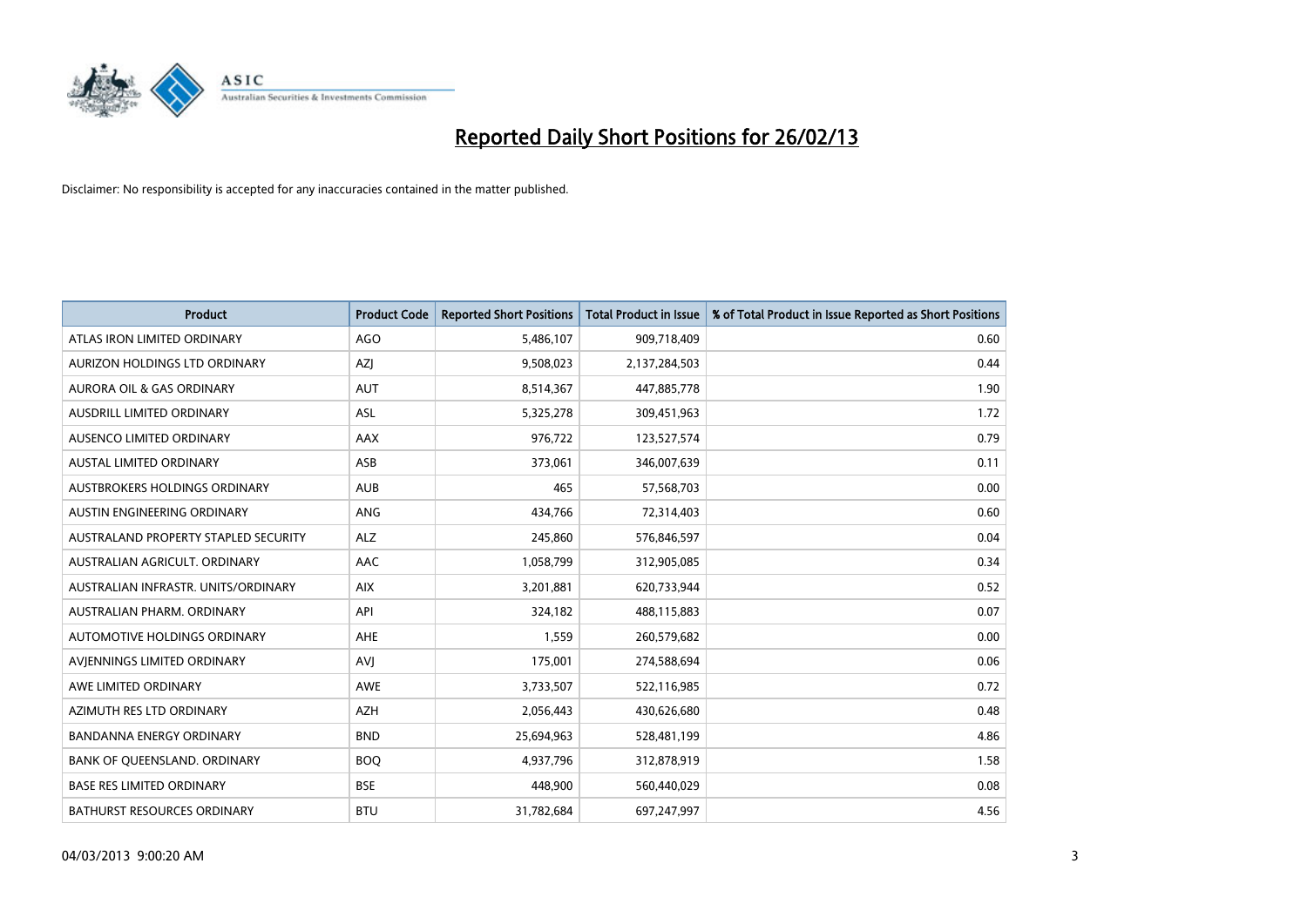

| <b>Product</b>                                | <b>Product Code</b> | <b>Reported Short Positions</b> | <b>Total Product in Issue</b> | % of Total Product in Issue Reported as Short Positions |
|-----------------------------------------------|---------------------|---------------------------------|-------------------------------|---------------------------------------------------------|
| <b>BC IRON LIMITED ORDINARY</b>               | <b>BCI</b>          | 8,260                           | 122,729,384                   | 0.01                                                    |
| BEACH ENERGY LIMITED ORDINARY                 | <b>BPT</b>          | 14,996,325                      | 1,263,677,572                 | 1.19                                                    |
| BEADELL RESOURCE LTD ORDINARY                 | <b>BDR</b>          | 22,899,043                      | 742,204,752                   | 3.09                                                    |
| <b>BEGA CHEESE LTD ORDINARY</b>               | <b>BGA</b>          | 4,412                           | 151,866,050                   | 0.00                                                    |
| BENDIGO AND ADELAIDE ORDINARY                 | <b>BEN</b>          | 9,522,774                       | 402,442,109                   | 2.37                                                    |
| BERKELEY RESOURCES ORDINARY                   | <b>BKY</b>          | 236,585                         | 179,393,273                   | 0.13                                                    |
| <b>BHP BILLITON LIMITED ORDINARY</b>          | <b>BHP</b>          | 13,115,909                      | 3,211,691,105                 | 0.41                                                    |
| <b>BILLABONG ORDINARY</b>                     | <b>BBG</b>          | 7,453,329                       | 478,944,292                   | 1.56                                                    |
| <b>BLACKMORES LIMITED ORDINARY</b>            | <b>BKL</b>          | 2,967                           | 16,909,231                    | 0.02                                                    |
| <b>BLACKTHORN RESOURCES ORD US PROHIBITED</b> | <b>BTR</b>          | 134,724                         | 164,285,950                   | 0.08                                                    |
| BLUESCOPE STEEL LTD ORDINARY                  | <b>BSL</b>          | 882,641                         | 558,243,305                   | 0.16                                                    |
| <b>BOART LONGYEAR ORDINARY</b>                | <b>BLY</b>          | 6,209,251                       | 461, 163, 412                 | 1.35                                                    |
| BORAL LIMITED, ORDINARY                       | <b>BLD</b>          | 24,952,887                      | 766,370,951                   | 3.26                                                    |
| <b>BOUGAINVILLE COPPER ORDINARY</b>           | <b>BOC</b>          | $\mathbf{1}$                    | 401,062,500                   | 0.00                                                    |
| <b>BRADKEN LIMITED ORDINARY</b>               | <b>BKN</b>          | 10,596,354                      | 169,240,662                   | 6.26                                                    |
| <b>BRAMBLES LIMITED ORDINARY</b>              | <b>BXB</b>          | 2,518,165                       | 1,556,632,333                 | 0.16                                                    |
| BREVILLE GROUP LTD ORDINARY                   | <b>BRG</b>          | 38,056                          | 130,095,322                   | 0.03                                                    |
| <b>BRICKWORKS LIMITED ORDINARY</b>            | <b>BKW</b>          | 17,053                          | 147,818,132                   | 0.01                                                    |
| <b>BROCKMAN MINING LTD ORDINARY</b>           | <b>BCK</b>          | 91,872                          | 7,894,482,131                 | 0.00                                                    |
| BUCCANEER ENERGY LTD ORDINARY                 | <b>BCC</b>          | 1,000,000                       | 1,519,445,371                 | 0.07                                                    |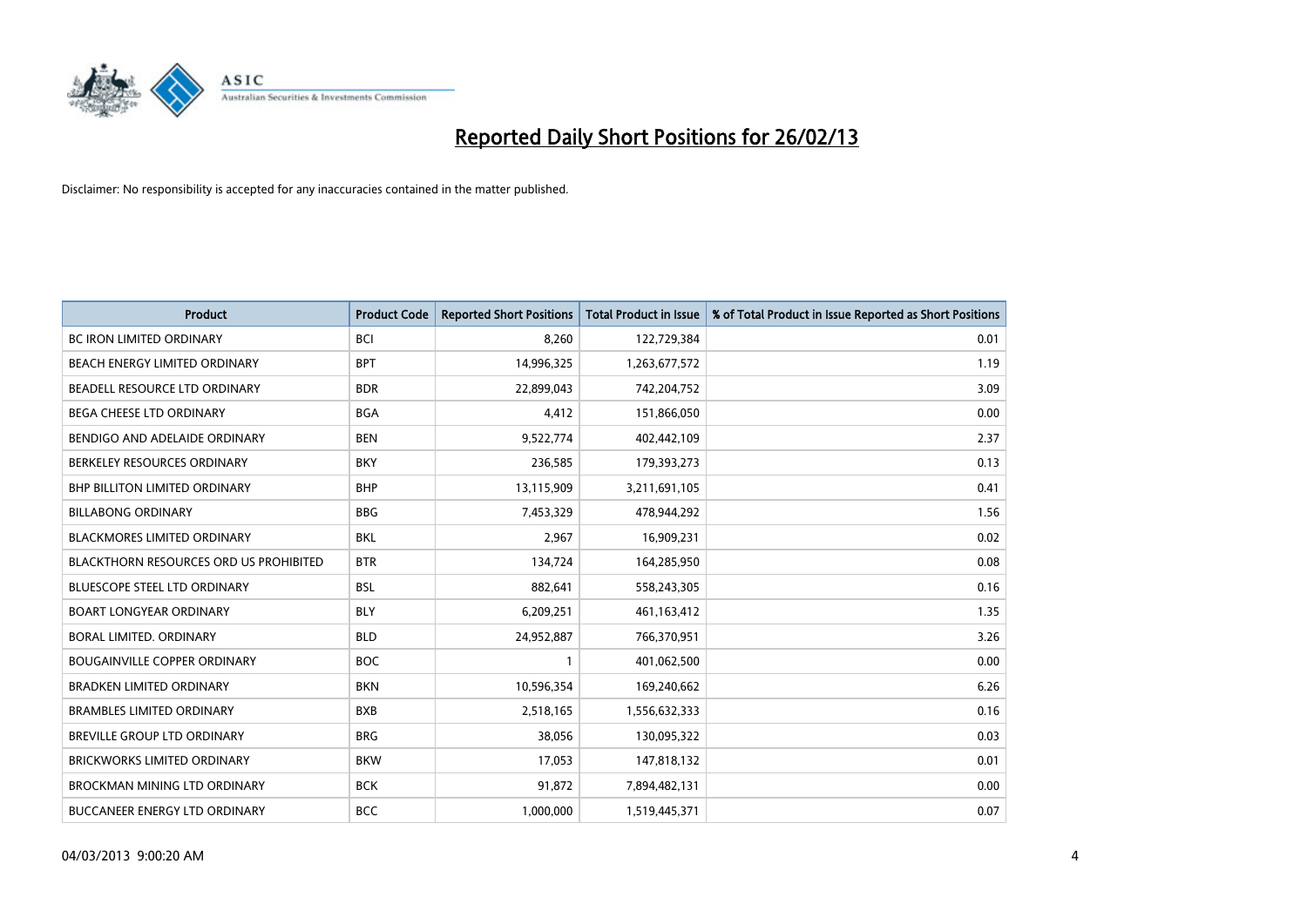

| <b>Product</b>                          | <b>Product Code</b> | <b>Reported Short Positions</b> | <b>Total Product in Issue</b> | % of Total Product in Issue Reported as Short Positions |
|-----------------------------------------|---------------------|---------------------------------|-------------------------------|---------------------------------------------------------|
| <b>BURU ENERGY ORDINARY</b>             | <b>BRU</b>          | 17,790,182                      | 273,912,685                   | 6.49                                                    |
| <b>BWP TRUST ORDINARY UNITS</b>         | <b>BWP</b>          | 1,921,999                       | 533,645,790                   | 0.36                                                    |
| CABCHARGE AUSTRALIA ORDINARY            | CAB                 | 6,980,611                       | 120,430,683                   | 5.80                                                    |
| <b>CALIBRE GROUP LTD ORDINARY</b>       | <b>CGH</b>          | 848,241                         | 307,378,401                   | 0.28                                                    |
| CALTEX AUSTRALIA ORDINARY               | <b>CTX</b>          | 2,595,835                       | 270,000,000                   | 0.96                                                    |
| CAPE LAMBERT RES LTD ORDINARY           | <b>CFE</b>          | 808,108                         | 688,308,792                   | 0.12                                                    |
| CARABELLA RES LTD ORDINARY              | <b>CLR</b>          | 53,326                          | 152,361,547                   | 0.03                                                    |
| <b>CARBON ENERGY ORDINARY</b>           | <b>CNX</b>          | 48,071                          | 779,807,322                   | 0.01                                                    |
| <b>CARDNO LIMITED ORDINARY</b>          | CDD                 | 6,663,642                       | 142,270,550                   | 4.68                                                    |
| <b>CARINDALE PROPERTY UNIT</b>          | <b>CDP</b>          | 101                             | 70,000,000                    | 0.00                                                    |
| CARNARVON PETROLEUM ORDINARY            | <b>CVN</b>          | 134,170                         | 937,857,700                   | 0.01                                                    |
| CARSALES.COM LTD ORDINARY               | <b>CRZ</b>          | 4,899,609                       | 235,768,495                   | 2.08                                                    |
| CASH CONVERTERS ORDINARY                | CCV                 | 53,903                          | 423,861,025                   | 0.01                                                    |
| CEDAR WOODS PROP. ORDINARY              | <b>CWP</b>          | 3,813                           | 73,047,793                    | 0.01                                                    |
| CENTRAL PETROLEUM ORDINARY              | <b>CTP</b>          | 1,392,571                       | 1,388,978,845                 | 0.10                                                    |
| CERAMIC FUEL CELLS ORDINARY             | <b>CFU</b>          | 390                             | 1,559,231,320                 | 0.00                                                    |
| CFS RETAIL TRUST GRP STAPLED SECURITIES | <b>CFX</b>          | 48,445,667                      | 2,828,495,659                 | 1.71                                                    |
| CHALLENGER DIV.PRO. STAPLED UNITS       | <b>CDI</b>          | 56,379                          | 214,101,013                   | 0.03                                                    |
| <b>CHALLENGER LIMITED ORDINARY</b>      | <b>CGF</b>          | 1,812,211                       | 537,083,442                   | 0.34                                                    |
| CHARTER HALL GROUP STAPLED US PROHIBIT. | <b>CHC</b>          | 401,105                         | 298,860,383                   | 0.13                                                    |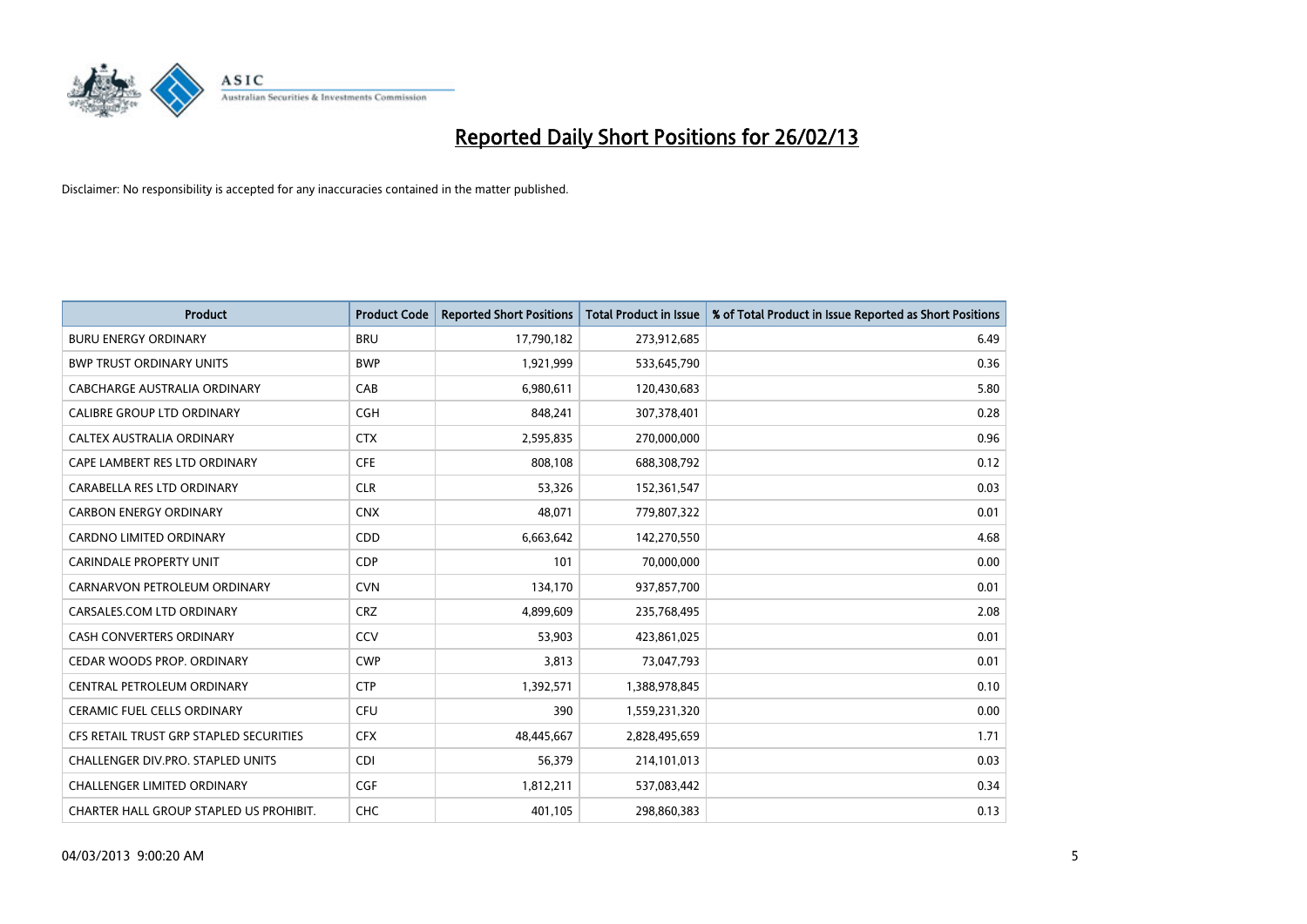

| <b>Product</b>                          | <b>Product Code</b> | <b>Reported Short Positions</b> | <b>Total Product in Issue</b> | % of Total Product in Issue Reported as Short Positions |
|-----------------------------------------|---------------------|---------------------------------|-------------------------------|---------------------------------------------------------|
| <b>CHARTER HALL RETAIL UNITS</b>        | <b>COR</b>          | 787,822                         | 337,582,974                   | 0.23                                                    |
| <b>CHORUS LIMITED ORDINARY</b>          | <b>CNU</b>          | 1,017,498                       | 385,082,123                   | 0.26                                                    |
| CITIGOLD CORP LTD ORDINARY              | <b>CTO</b>          | 153,427                         | 1,352,907,765                 | 0.01                                                    |
| <b>CLOUGH LIMITED ORDINARY</b>          | <b>CLO</b>          | 63,866                          | 776,285,556                   | 0.01                                                    |
| COAL OF AFRICA LTD ORDINARY             | <b>CZA</b>          | 47,650                          | 1,048,368,613                 | 0.00                                                    |
| <b>COALSPUR MINES LTD ORDINARY</b>      | <b>CPL</b>          | 14,346,408                      | 634,148,901                   | 2.26                                                    |
| COCA-COLA AMATIL ORDINARY               | <b>CCL</b>          | 2,176,782                       | 762,133,414                   | 0.29                                                    |
| COCHLEAR LIMITED ORDINARY               | <b>COH</b>          | 4,239,704                       | 57,032,519                    | 7.43                                                    |
| <b>COCKATOO COAL ORDINARY</b>           | <b>COK</b>          | 14,068,116                      | 1,016,746,908                 | 1.38                                                    |
| <b>CODAN LIMITED ORDINARY</b>           | <b>CDA</b>          | 86,354                          | 176,926,104                   | 0.05                                                    |
| <b>COLLECTION HOUSE ORDINARY</b>        | <b>CLH</b>          | 1,000                           | 112,434,420                   | 0.00                                                    |
| <b>COLLINS FOODS LTD ORDINARY</b>       | <b>CKF</b>          | 510,719                         | 93,000,003                    | 0.55                                                    |
| COMMONWEALTH BANK, ORDINARY             | <b>CBA</b>          | 10,421,035                      | 1,609,180,841                 | 0.65                                                    |
| <b>COMMONWEALTH PROP ORDINARY UNITS</b> | <b>CPA</b>          | 11,573,057                      | 2,347,003,413                 | 0.49                                                    |
| <b>COMPASS RESOURCES ORDINARY</b>       | <b>CMR</b>          | 7,472                           | 1,403,744,100                 | 0.00                                                    |
| COMPUTERSHARE LTD ORDINARY              | <b>CPU</b>          | 10,831,460                      | 555,664,059                   | 1.95                                                    |
| COOPER ENERGY LTD ORDINARY              | <b>COE</b>          | 160,560                         | 329,034,654                   | 0.05                                                    |
| <b>CORDLIFE LIMITED ORDINARY</b>        | CBB                 | 6,666                           | 172,687,354                   | 0.00                                                    |
| <b>CORP TRAVEL LIMITED ORDINARY</b>     | <b>CTD</b>          | 135,164                         | 74,971,020                    | 0.18                                                    |
| <b>CREDIT CORP GROUP ORDINARY</b>       | <b>CCP</b>          | 11,096                          | 45,932,899                    | 0.02                                                    |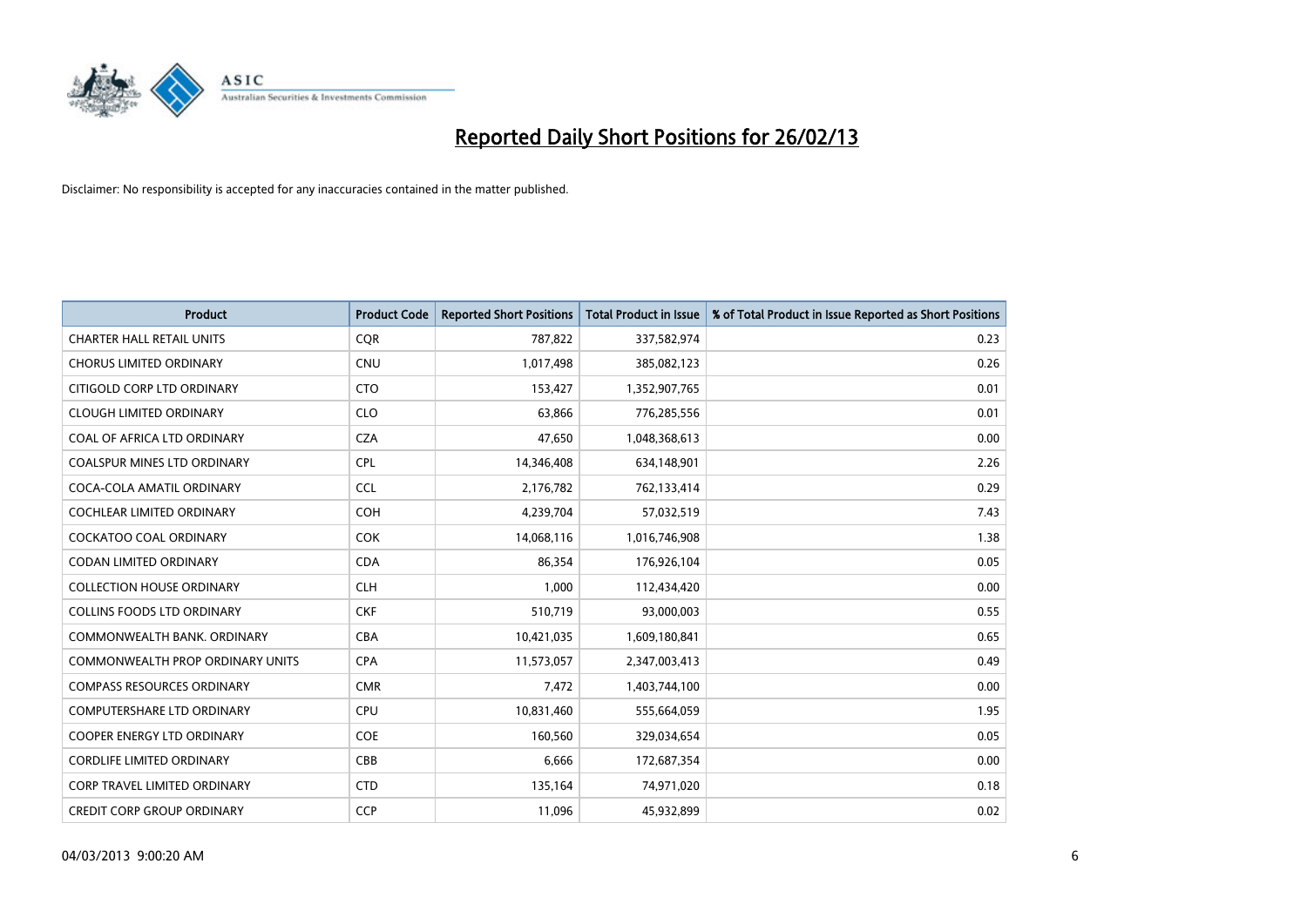

| <b>Product</b>                          | <b>Product Code</b> | <b>Reported Short Positions</b> | <b>Total Product in Issue</b> | % of Total Product in Issue Reported as Short Positions |
|-----------------------------------------|---------------------|---------------------------------|-------------------------------|---------------------------------------------------------|
| <b>CROMWELL PROP STAPLED SECURITIES</b> | <b>CMW</b>          | 145,606                         | 1,460,982,142                 | 0.01                                                    |
| <b>CROWN LIMITED ORDINARY</b>           | <b>CWN</b>          | 5,226,058                       | 728,394,185                   | 0.72                                                    |
| <b>CSG LIMITED ORDINARY</b>             | CSV                 | 332,022                         | 278,155,477                   | 0.12                                                    |
| <b>CSL LIMITED ORDINARY</b>             | <b>CSL</b>          | 1,183,421                       | 498,199,305                   | 0.24                                                    |
| <b>CSR LIMITED ORDINARY</b>             | <b>CSR</b>          | 47,399,207                      | 506,000,315                   | 9.37                                                    |
| <b>CUDECO LIMITED ORDINARY</b>          | CDU                 | 3,758,439                       | 199,877,294                   | 1.88                                                    |
| DART ENERGY LTD ORDINARY                | <b>DTE</b>          | 15,865,207                      | 878,668,388                   | 1.81                                                    |
| DATA#3 LIMITED ORDINARY                 | <b>DTL</b>          | 1,945                           | 153,974,950                   | 0.00                                                    |
| DATADOT TECHNOLOGY ORDINARY             | <b>DDT</b>          | 521,750                         | 480,800,800                   | 0.11                                                    |
| DAVID JONES LIMITED ORDINARY            | <b>DIS</b>          | 61,906,004                      | 531,788,775                   | 11.64                                                   |
| DECMIL GROUP LIMITED ORDINARY           | <b>DCG</b>          | 778,136                         | 168,203,219                   | 0.46                                                    |
| DEEP YELLOW LIMITED ORDINARY            | <b>DYL</b>          | 500,000                         | 1,553,507,294                 | 0.03                                                    |
| DEXUS PROPERTY GROUP STAPLED UNITS      | <b>DXS</b>          | 10,226,706                      | 4,839,024,176                 | 0.21                                                    |
| DISCOVERY METALS LTD ORDINARY           | <b>DML</b>          | 1,867,383                       | 486,986,451                   | 0.38                                                    |
| DOMINO PIZZA ENTERPR ORDINARY           | <b>DMP</b>          | 23,158                          | 70,192,674                    | 0.03                                                    |
| DORAY MINERALS LTD ORDINARY             | <b>DRM</b>          | 77,269                          | 141,866,768                   | 0.05                                                    |
| DOWNER EDI LIMITED ORDINARY             | <b>DOW</b>          | 3,868,946                       | 429,100,296                   | 0.90                                                    |
| DRILLSEARCH ENERGY ORDINARY             | <b>DLS</b>          | 1,256,316                       | 427,353,371                   | 0.29                                                    |
| DUET GROUP STAPLED US PROHIBIT.         | <b>DUE</b>          | 9,761,622                       | 1,169,314,842                 | 0.83                                                    |
| DULUXGROUP LIMITED ORDINARY             | <b>DLX</b>          | 6,254,189                       | 374,507,181                   | 1.67                                                    |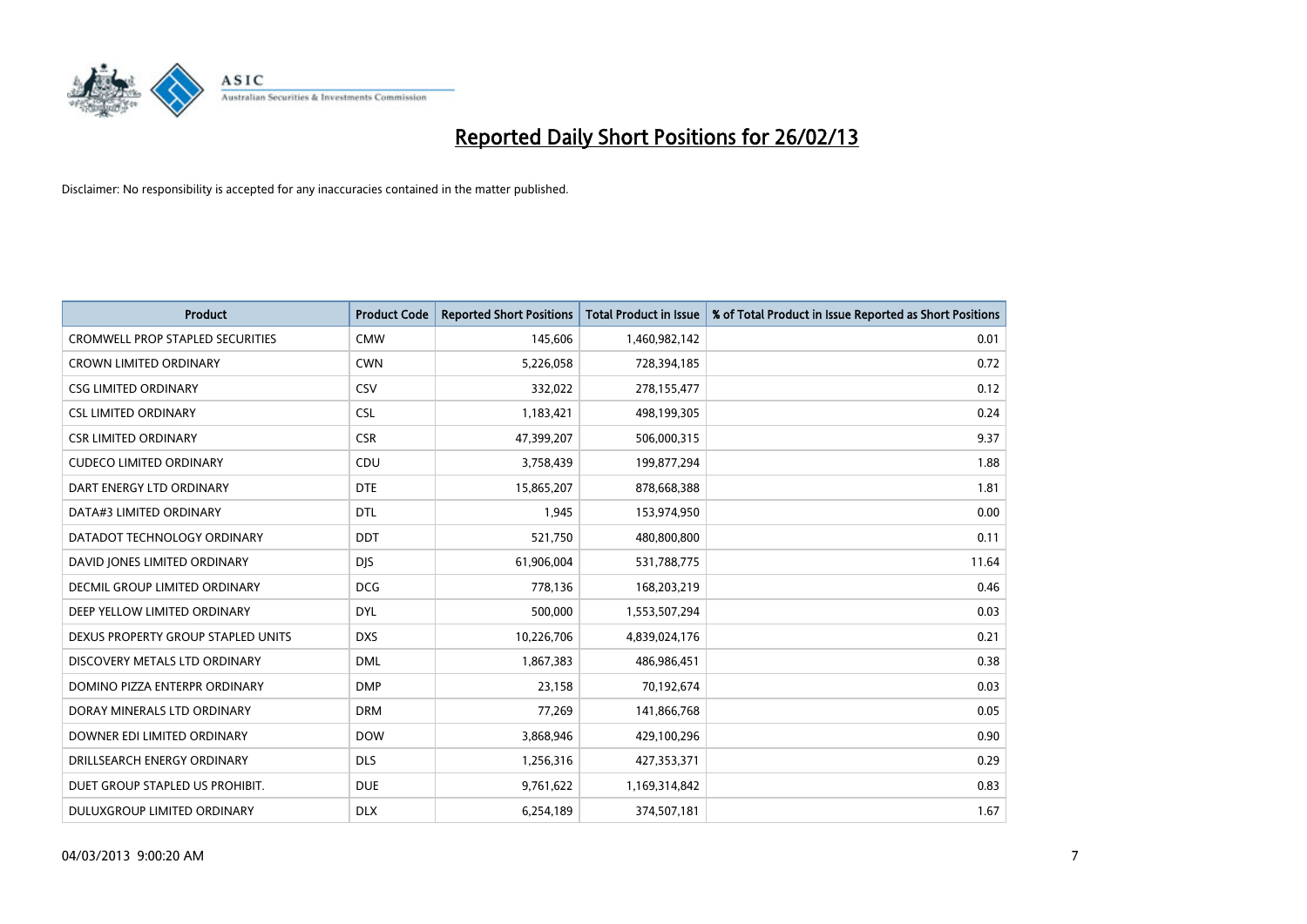

| <b>Product</b>                         | <b>Product Code</b> | <b>Reported Short Positions</b> | <b>Total Product in Issue</b> | % of Total Product in Issue Reported as Short Positions |
|----------------------------------------|---------------------|---------------------------------|-------------------------------|---------------------------------------------------------|
| <b>DWS LTD ORDINARY</b>                | <b>DWS</b>          | 399,593                         | 132,362,763                   | 0.30                                                    |
| ECHO ENTERTAINMENT ORDINARY            | <b>EGP</b>          | 8,370,768                       | 825,672,730                   | 1.01                                                    |
| ELDERS LIMITED ORDINARY                | ELD                 | 18,629,341                      | 448,598,480                   | 4.15                                                    |
| ELEMENTAL MINERALS ORDINARY            | <b>ELM</b>          | 40,739                          | 288,587,228                   | 0.01                                                    |
| ELEMENTOS LIMITED ORDINARY             | <b>ELT</b>          | 16                              | 149,531,420                   | 0.00                                                    |
| <b>EMECO HOLDINGS ORDINARY</b>         | EHL                 | 6,287,080                       | 599,675,707                   | 1.05                                                    |
| <b>ENDEAVOUR MIN CORP CDI 1:1</b>      | <b>EVR</b>          | 205,129                         | 129,653,699                   | 0.16                                                    |
| ENERGY RESOURCES ORDINARY 'A'          | <b>ERA</b>          | 7,489,776                       | 517,725,062                   | 1.45                                                    |
| <b>ENERGY WORLD CORPOR, ORDINARY</b>   | <b>EWC</b>          | 19,305,014                      | 1,734,166,672                 | 1.11                                                    |
| <b>ENERO GROUP LTD ORDINARY</b>        | EGG                 | 60,000                          | 85,604,954                    | 0.07                                                    |
| <b>ENVESTRA LIMITED ORDINARY</b>       | <b>ENV</b>          | 8,778,496                       | 1,603,333,497                 | 0.55                                                    |
| EVOLUTION MINING LTD ORDINARY          | <b>EVN</b>          | 9,426,553                       | 708,092,989                   | 1.33                                                    |
| FAIRFAX MEDIA LTD ORDINARY             | <b>FXI</b>          | 395,670,156                     | 2,351,955,725                 | 16.82                                                   |
| <b>FANTASTIC HOLDINGS ORDINARY</b>     | <b>FAN</b>          | 272                             | 102,739,538                   | 0.00                                                    |
| <b>FAR LTD ORDINARY</b>                | <b>FAR</b>          | 21,000,000                      | 2,499,846,742                 | 0.84                                                    |
| FEDERATION CNTRES ORD/UNIT STAPLED SEC | FDC                 | 8,253,798                       | 1,427,594,472                 | 0.58                                                    |
| FINBAR GROUP LIMITED ORDINARY          | <b>FRI</b>          | 997                             | 214,824,630                   | 0.00                                                    |
| FKP PROPERTY GROUP STAPLED SECURITIES  | <b>FKP</b>          | 5,636,393                       | 321,578,705                   | 1.75                                                    |
| FLEETWOOD CORP ORDINARY                | <b>FWD</b>          | 3,051,309                       | 60,033,258                    | 5.08                                                    |
| FLETCHER BUILDING ORDINARY             | <b>FBU</b>          | 4,074,104                       | 684,793,538                   | 0.59                                                    |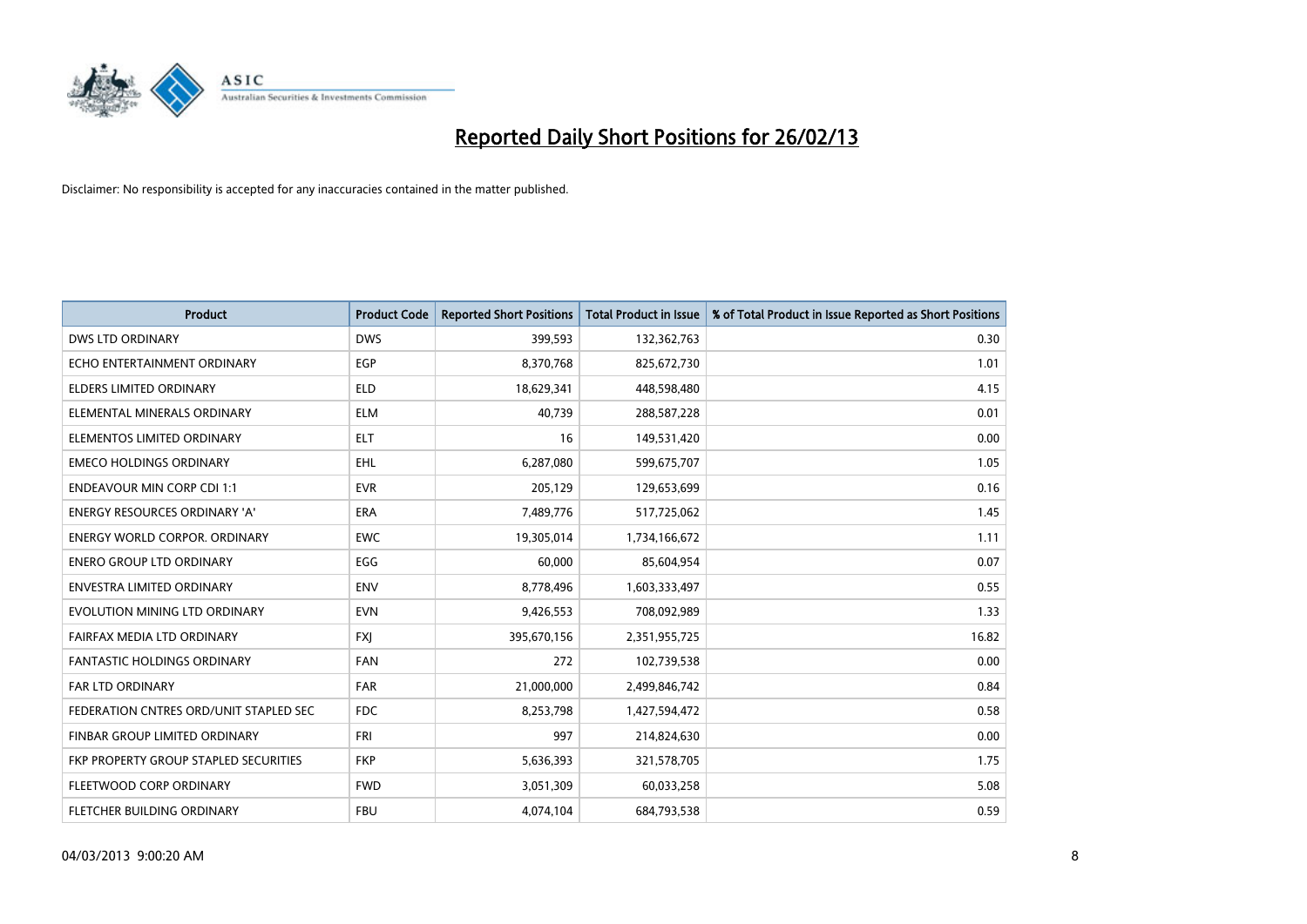

| <b>Product</b>                                   | <b>Product Code</b> | <b>Reported Short Positions</b> | <b>Total Product in Issue</b> | % of Total Product in Issue Reported as Short Positions |
|--------------------------------------------------|---------------------|---------------------------------|-------------------------------|---------------------------------------------------------|
| FLEXIGROUP LIMITED ORDINARY                      | <b>FXL</b>          | 47,920                          | 287,869,669                   | 0.02                                                    |
| <b>FLIGHT CENTRE ORDINARY</b>                    | <b>FLT</b>          | 10,872,616                      | 100,170,726                   | 10.85                                                   |
| FLINDERS MINES LTD ORDINARY                      | <b>FMS</b>          | 2,041,194                       | 1,821,300,404                 | 0.11                                                    |
| FOCUS MINERALS LTD ORDINARY                      | <b>FML</b>          | 1,400,770                       | 8,822,771,352                 | 0.02                                                    |
| FONTERRA SHARE FUND ORDINARY UNITS               | <b>FSF</b>          | 41,660                          | 95,689,327                    | 0.04                                                    |
| <b>FORGE GROUP LIMITED ORDINARY</b>              | <b>FGE</b>          | 79,051                          | 86,169,014                    | 0.09                                                    |
| <b>FORTESCUE METALS GRP ORDINARY</b>             | <b>FMG</b>          | 155,346,757                     | 3,113,798,659                 | 4.99                                                    |
| <b>G.U.D. HOLDINGS ORDINARY</b>                  | GUD                 | 3,899,643                       | 71,341,319                    | 5.47                                                    |
| <b>G8 EDUCATION LIMITED ORDINARY</b>             | <b>GEM</b>          | 425,863                         | 270,940,348                   | 0.16                                                    |
| <b>GALAXY RESOURCES ORDINARY</b>                 | GXY                 | 3,747,105                       | 560,357,421                   | 0.67                                                    |
| <b>GENETIC TECHNOLOGIES ORDINARY</b>             | GTG                 | 436,950                         | 475,471,819                   | 0.09                                                    |
| <b>GEODYNAMICS LIMITED ORDINARY</b>              | GDY                 | 850                             | 406,452,608                   | 0.00                                                    |
| <b>GINDALBIE METALS LTD ORDINARY</b>             | GBG                 | 43,700,180                      | 1,404,350,200                 | 3.11                                                    |
| <b>GOODMAN FIELDER, ORDINARY</b>                 | <b>GFF</b>          | 26,577,628                      | 1,955,559,207                 | 1.36                                                    |
| <b>GOODMAN GROUP STAPLED US PROHIBIT.</b>        | <b>GMG</b>          | 3,062,221                       | 1,713,233,947                 | 0.18                                                    |
| <b>GPT GROUP STAPLED SEC.</b>                    | GPT                 | 8,104,076                       | 1,768,731,729                 | 0.46                                                    |
| <b>GRAINCORP LIMITED A CLASS ORDINARY</b>        | <b>GNC</b>          | 1,083,475                       | 228,855,628                   | 0.47                                                    |
| <b>GRANGE RESOURCES, ORDINARY</b>                | GRR                 | 1,603,755                       | 1,156,181,782                 | 0.14                                                    |
| <b>GREENLAND MIN EN LTD ORDINARY</b>             | GGG                 | 4,846,585                       | 567,937,409                   | 0.85                                                    |
| <b>GROWTHPOINT PROPERTY ORD/UNIT STAPLED SEC</b> | GOZ                 | 2,214                           | 390,292,970                   | 0.00                                                    |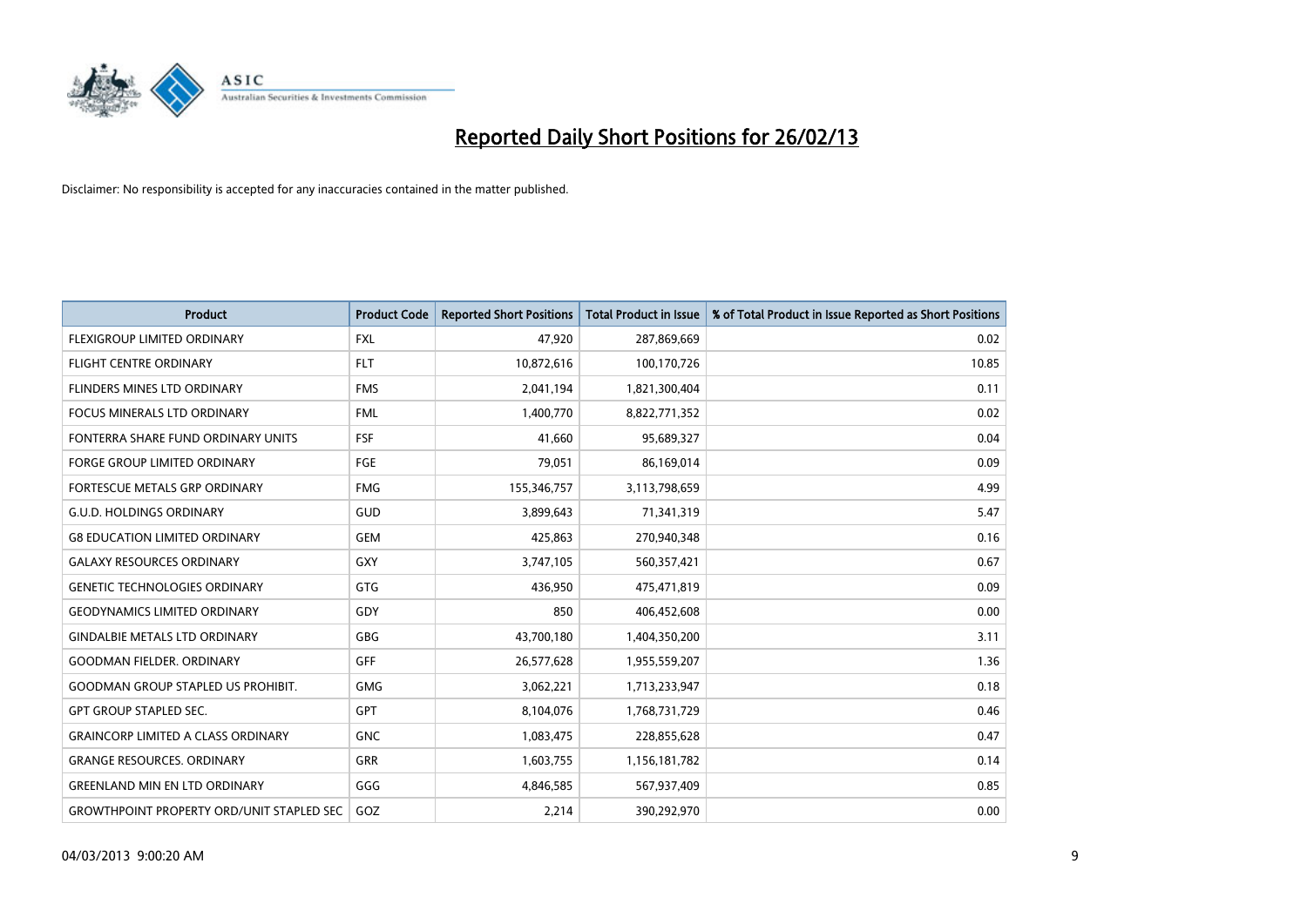

| <b>Product</b>                       | <b>Product Code</b> | <b>Reported Short Positions</b> | <b>Total Product in Issue</b> | % of Total Product in Issue Reported as Short Positions |
|--------------------------------------|---------------------|---------------------------------|-------------------------------|---------------------------------------------------------|
| <b>GRYPHON MINERALS LTD ORDINARY</b> | GRY                 | 26,915,421                      | 400,464,983                   | 6.72                                                    |
| <b>GUILDFORD COAL LTD ORDINARY</b>   | <b>GUF</b>          | 1,195,663                       | 521,046,899                   | 0.23                                                    |
| <b>GUINNESS PEAT GROUP. CDI 1:1</b>  | GPG                 | 1,150,000                       | 197,084,022                   | 0.58                                                    |
| <b>GUIARAT NRE COAL LTD ORDINARY</b> | <b>GNM</b>          | 1,624,800                       | 1,376,138,678                 | 0.12                                                    |
| <b>GUNNS LIMITED ORDINARY</b>        | <b>GNS</b>          | 52,741,216                      | 848,401,559                   | 6.22                                                    |
| <b>GWA GROUP LTD ORDINARY</b>        | <b>GWA</b>          | 5,814,986                       | 304,706,899                   | 1.91                                                    |
| <b>HARVEY NORMAN ORDINARY</b>        | <b>HVN</b>          | 102,834,981                     | 1,062,316,784                 | 9.68                                                    |
| HASTIE GROUP LIMITED ORDINARY        | <b>HST</b>          | 233,914                         | 137,353,504                   | 0.17                                                    |
| <b>HENDERSON GROUP CDI 1:1</b>       | <b>HGG</b>          | 2,294,041                       | 718,996,007                   | 0.32                                                    |
| HFA HOLDINGS LIMITED ORDINARY        | <b>HFA</b>          | 3,809                           | 117,332,831                   | 0.00                                                    |
| HIGHLANDS PACIFIC ORDINARY           | <b>HIG</b>          | 483,892                         | 789,132,854                   | 0.06                                                    |
| HILLGROVE RES LTD ORDINARY           | <b>HGO</b>          | 2,044,546                       | 1,022,760,221                 | 0.20                                                    |
| HILLS HOLDINGS LTD ORDINARY          | <b>HIL</b>          | 2,711,099                       | 246,500,444                   | 1.10                                                    |
| HORIZON OIL LIMITED ORDINARY         | <b>HZN</b>          | 33,725,368                      | 1,133,316,515                 | 2.98                                                    |
| <b>ICON ENERGY LIMITED ORDINARY</b>  | <b>ICN</b>          | 1,724,608                       | 533,391,210                   | 0.32                                                    |
| <b>IINET LIMITED ORDINARY</b>        | <b>IIN</b>          | 526,185                         | 161,238,847                   | 0.33                                                    |
| ILUKA RESOURCES ORDINARY             | ILU                 | 61,109,638                      | 418,700,517                   | 14.60                                                   |
| <b>IMDEX LIMITED ORDINARY</b>        | <b>IMD</b>          | 3,053,437                       | 210,473,188                   | 1.45                                                    |
| IMF (AUSTRALIA) LTD ORDINARY         | <b>IMF</b>          | 748,447                         | 123,201,716                   | 0.61                                                    |
| <b>INCITEC PIVOT ORDINARY</b>        | IPL                 | 7,238,102                       | 1,628,730,107                 | 0.44                                                    |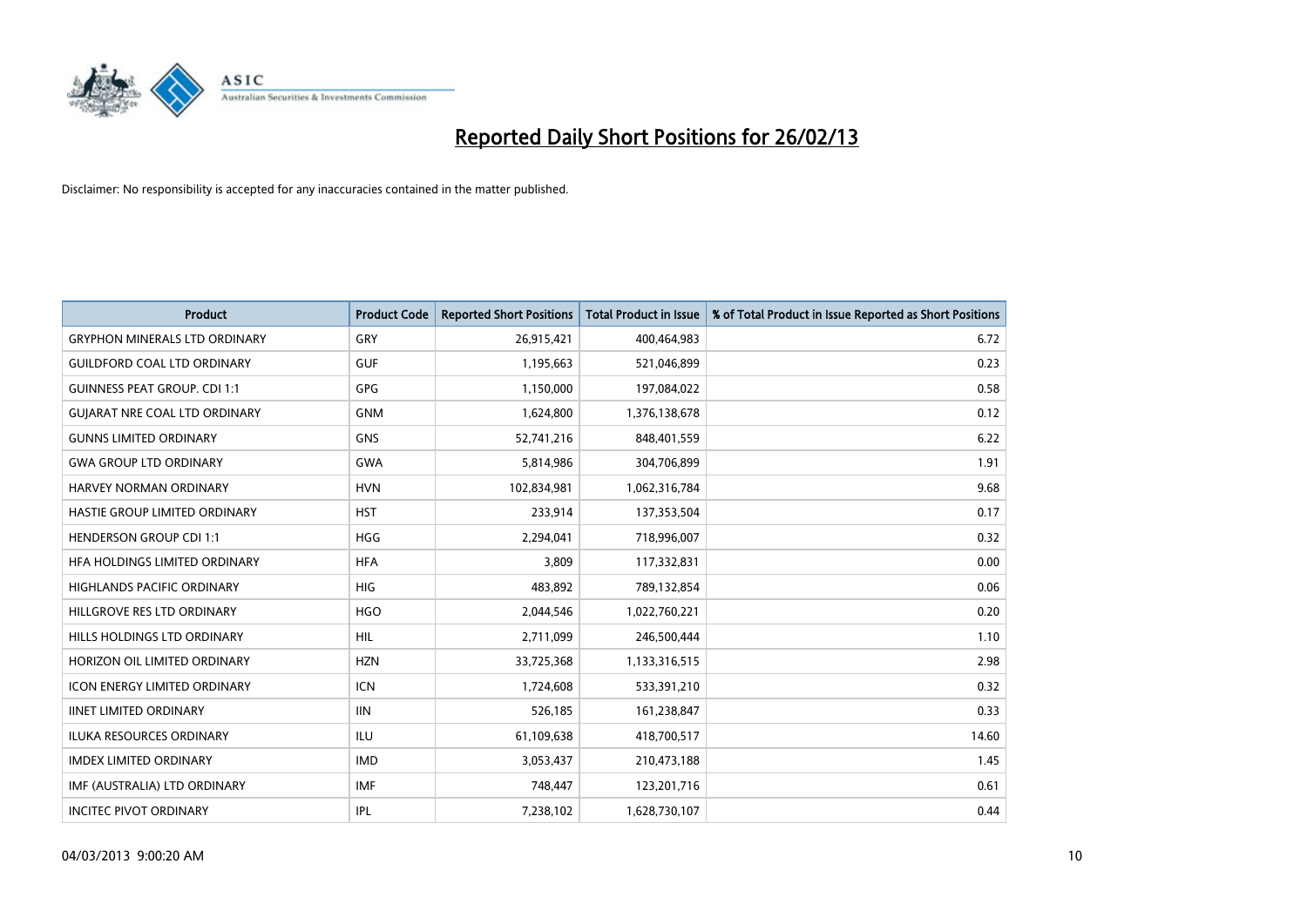

| <b>Product</b>                                  | <b>Product Code</b> | <b>Reported Short Positions</b> | <b>Total Product in Issue</b> | % of Total Product in Issue Reported as Short Positions |
|-------------------------------------------------|---------------------|---------------------------------|-------------------------------|---------------------------------------------------------|
| <b>INDEPENDENCE GROUP ORDINARY</b>              | <b>IGO</b>          | 2,637,016                       | 232,882,535                   | 1.13                                                    |
| INDOPHIL RESOURCES ORDINARY                     | <b>IRN</b>          | 618,999                         | 1,203,146,194                 | 0.05                                                    |
| <b>INFIGEN ENERGY STAPLED SECURITIES</b>        | <b>IFN</b>          | 3,313,675                       | 762,265,972                   | 0.43                                                    |
| <b>INSURANCE AUSTRALIA ORDINARY</b>             | IAG                 | 4,160,897                       | 2,079,034,021                 | 0.20                                                    |
| INTEGRATED RESEARCH ORDINARY                    | IRI                 | 100,637                         | 168,359,453                   | 0.06                                                    |
| <b>INTREPID MINES ORDINARY</b>                  | <b>IAU</b>          | 9,717,365                       | 555,623,798                   | 1.75                                                    |
| <b>INVESTA OFFICE FUND STAPLED SECURITIES</b>   | <b>IOF</b>          | 2,461,794                       | 614,047,458                   | 0.40                                                    |
| <b>INVOCARE LIMITED ORDINARY</b>                | <b>IVC</b>          | 2,653,662                       | 110,030,298                   | 2.41                                                    |
| ION LIMITED ORDINARY                            | <b>ION</b>          | 164,453                         | 256,365,105                   | 0.06                                                    |
| <b>IOOF HOLDINGS LTD ORDINARY</b>               | IFL                 | 1,546,619                       | 232,091,225                   | 0.67                                                    |
| <b>IRESS LIMITED ORDINARY</b>                   | <b>IRE</b>          | 2,032,862                       | 128,620,231                   | 1.58                                                    |
| <b>IRON ORE HOLDINGS ORDINARY</b>               | <b>IOH</b>          | 39,352                          | 161,174,005                   | 0.02                                                    |
| <b>IVANHOE AUSTRALIA ORDINARY</b>               | <b>IVA</b>          | 1,373,562                       | 724,339,661                   | 0.19                                                    |
| <b>JAMES HARDIE INDUST CHESS DEPOSITARY INT</b> | <b>IHX</b>          | 7,519,915                       | 440,917,727                   | 1.71                                                    |
| <b>JB HI-FI LIMITED ORDINARY</b>                | <b>JBH</b>          | 19,243,849                      | 98,893,976                    | 19.46                                                   |
| <b>JUMBO INTERACTIVE ORDINARY</b>               | <b>JIN</b>          | 1,775                           | 43,112,560                    | 0.00                                                    |
| <b>JUPITER MINES ORDINARY</b>                   | <b>IMS</b>          | 2,047                           | 2,281,835,383                 | 0.00                                                    |
| <b>KAGARA LTD ORDINARY</b>                      | KZL                 | 3,034,147                       | 798,953,117                   | 0.38                                                    |
| KANGAROO RES LTD ORDINARY                       | <b>KRL</b>          | 23,242                          | 3,434,430,012                 | 0.00                                                    |
| KAROON GAS AUSTRALIA ORDINARY                   | <b>KAR</b>          | 475,157                         | 221,420,769                   | 0.21                                                    |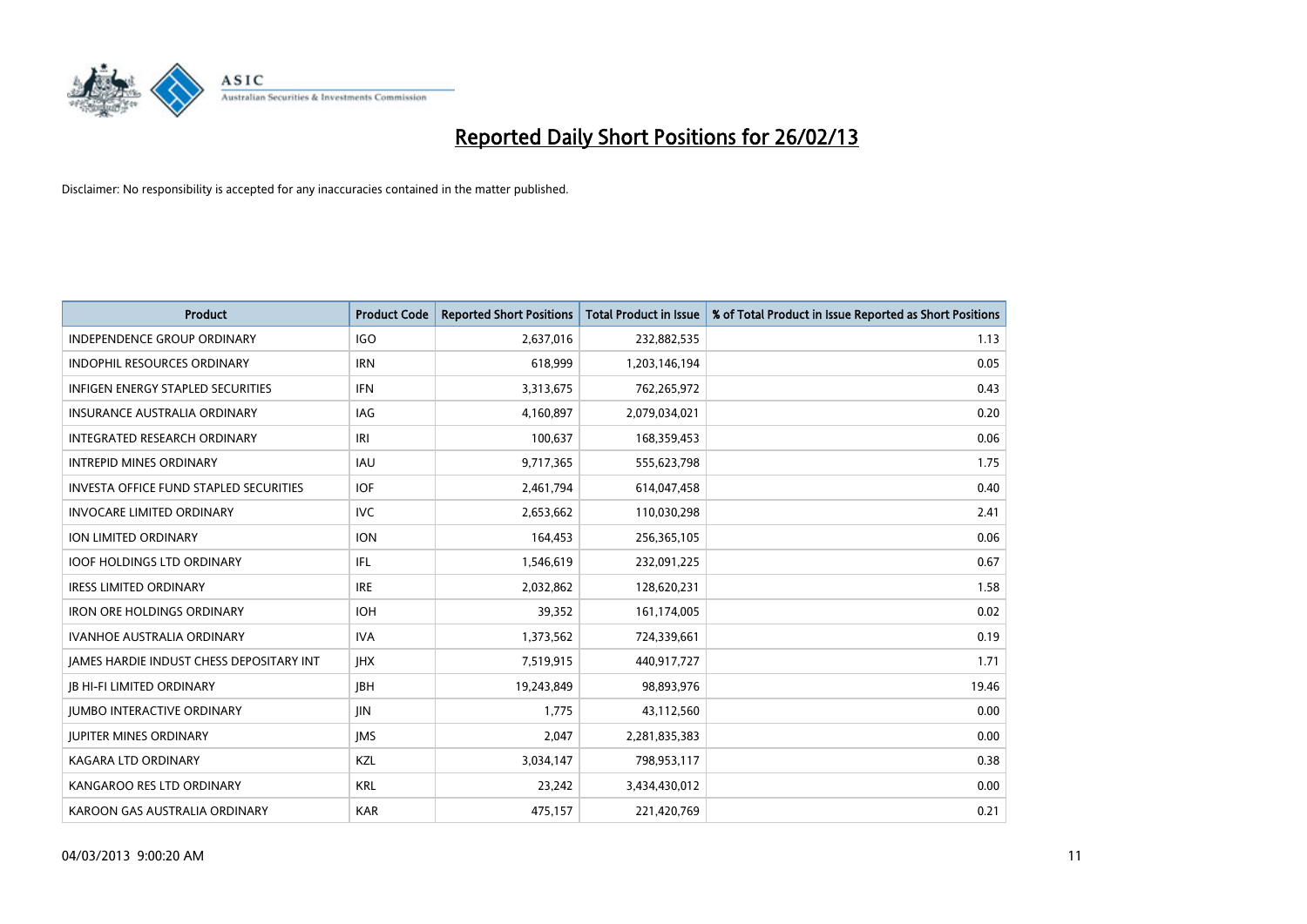

| <b>Product</b>                        | <b>Product Code</b> | <b>Reported Short Positions</b> | <b>Total Product in Issue</b> | % of Total Product in Issue Reported as Short Positions |
|---------------------------------------|---------------------|---------------------------------|-------------------------------|---------------------------------------------------------|
| KATHMANDU HOLD LTD ORDINARY           | <b>KMD</b>          | 17,209                          | 200,215,894                   | 0.01                                                    |
| <b>KBL MINING LIMITED ORDINARY</b>    | <b>KBL</b>          | 1,820                           | 293,535,629                   | 0.00                                                    |
| KINGSGATE CONSOLID. ORDINARY          | <b>KCN</b>          | 13,190,579                      | 151,828,173                   | 8.69                                                    |
| KINGSROSE MINING LTD ORDINARY         | <b>KRM</b>          | 351,752                         | 291,959,871                   | 0.12                                                    |
| LEIGHTON HOLDINGS ORDINARY            | LEI                 | 7,855,750                       | 337, 164, 188                 | 2.33                                                    |
| LEND LEASE GROUP UNIT/ORD STAPLED     | LLC                 | 4,511,040                       | 574,351,883                   | 0.79                                                    |
| LINC ENERGY LTD ORDINARY              | <b>LNC</b>          | 16,830,349                      | 517,770,424                   | 3.25                                                    |
| LYCOPODIUM LIMITED ORDINARY           | LYL                 | 303                             | 38,755,103                    | 0.00                                                    |
| LYNAS CORPORATION ORDINARY            | <b>LYC</b>          | 188,919,717                     | 1,960,801,292                 | 9.63                                                    |
| <b>M2 TELECOMMUNICATION ORDINARY</b>  | <b>MTU</b>          | 7,920,362                       | 158,016,251                   | 5.01                                                    |
| MACA LIMITED ORDINARY                 | <b>MLD</b>          | 787,520                         | 150,000,000                   | 0.53                                                    |
| <b>MACMAHON HOLDINGS ORDINARY</b>     | <b>MAH</b>          | 9,274,495                       | 1,261,699,966                 | 0.74                                                    |
| MACO ATLAS ROADS GRP ORDINARY STAPLED | <b>MQA</b>          | 10,244,157                      | 478,531,436                   | 2.14                                                    |
| MACQUARIE GROUP LTD ORDINARY          | <b>MQG</b>          | 4,582,081                       | 339,180,329                   | 1.35                                                    |
| <b>MATRIX C &amp; E LTD ORDINARY</b>  | <b>MCE</b>          | 3,756,677                       | 94,555,428                    | 3.97                                                    |
| MAVERICK DRILLING ORDINARY            | <b>MAD</b>          | 8,791,384                       | 452,726,751                   | 1.94                                                    |
| <b>MAXITRANS INDUSTRIES ORDINARY</b>  | <b>MXI</b>          | 5,272                           | 183,993,392                   | 0.00                                                    |
| MCMILLAN SHAKESPEARE ORDINARY         | <b>MMS</b>          | 193,055                         | 74,523,965                    | 0.26                                                    |
| MEDUSA MINING LTD ORDINARY            | <b>MML</b>          | 3,705,683                       | 188,903,911                   | 1.96                                                    |
| MELBOURNE IT LIMITED ORDINARY         | <b>MLB</b>          | 497,191                         | 82,451,363                    | 0.60                                                    |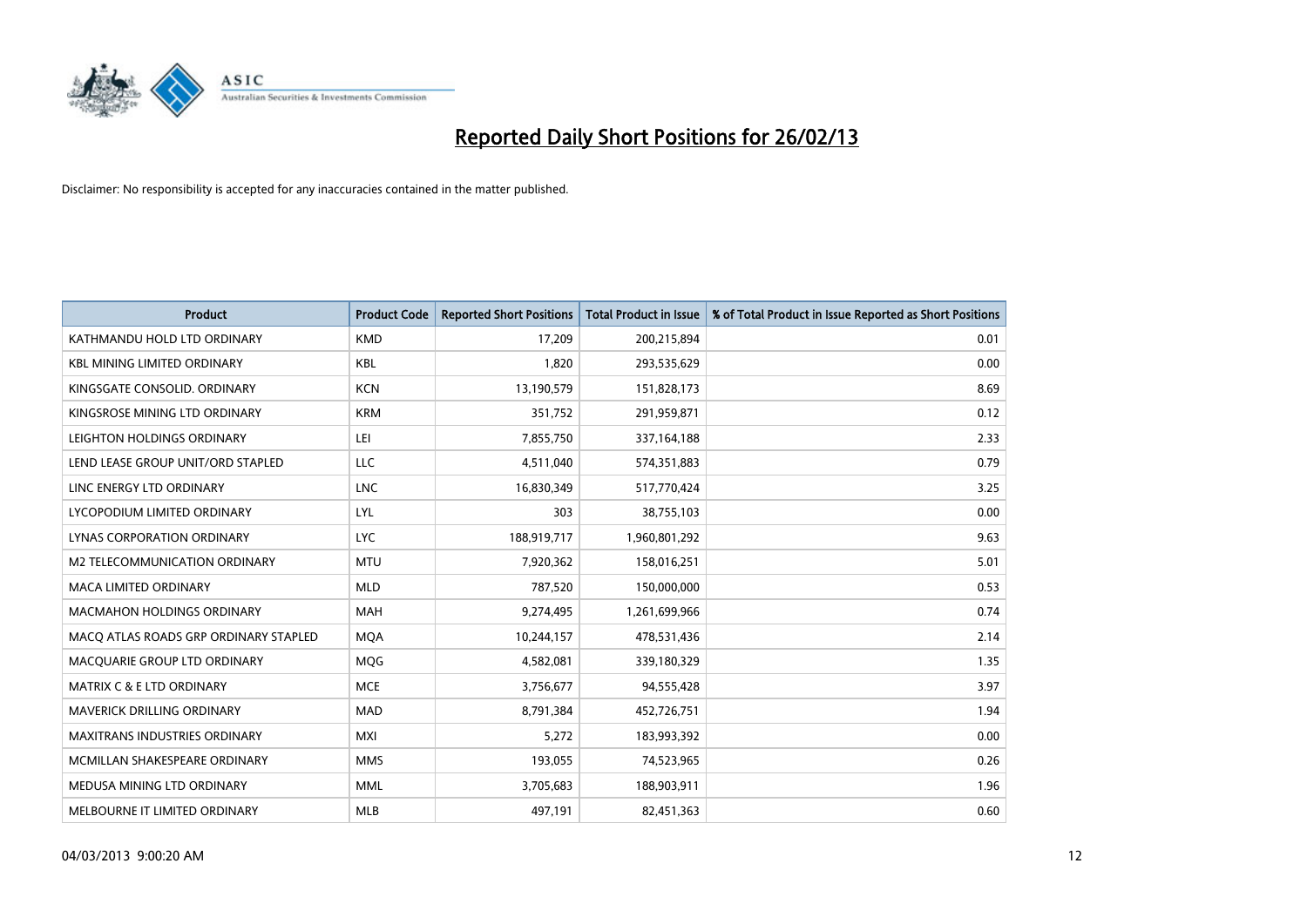

| <b>Product</b>                  | <b>Product Code</b> | <b>Reported Short Positions</b> | <b>Total Product in Issue</b> | % of Total Product in Issue Reported as Short Positions |
|---------------------------------|---------------------|---------------------------------|-------------------------------|---------------------------------------------------------|
| MEO AUSTRALIA LTD ORDINARY      | <b>MEO</b>          | 432,047                         | 627,264,587                   | 0.07                                                    |
| MERMAID MARINE ORDINARY         | <b>MRM</b>          | 1,385,774                       | 223,832,900                   | 0.62                                                    |
| MESOBLAST LIMITED ORDINARY      | <b>MSB</b>          | 16,527,458                      | 287,840,322                   | 5.74                                                    |
| METALS X LIMITED ORDINARY       | <b>MLX</b>          | 77,960                          | 1,651,766,110                 | 0.00                                                    |
| METCASH LIMITED ORDINARY        | <b>MTS</b>          | 95,623,592                      | 880,704,786                   | 10.86                                                   |
| METMINCO LIMITED ORDINARY       | <b>MNC</b>          | 54,825                          | 1,749,543,023                 | 0.00                                                    |
| MICLYN EXP OFFSHR ORDINARY      | <b>MIO</b>          | 8,803                           | 278,639,188                   | 0.00                                                    |
| MILTON CORPORATION ORDINARY     | <b>MLT</b>          | 12,800                          | 121,625,655                   | 0.01                                                    |
| MINCOR RESOURCES NL ORDINARY    | <b>MCR</b>          | 2,256,942                       | 188,208,274                   | 1.20                                                    |
| MINERAL DEPOSITS ORDINARY       | <b>MDL</b>          | 989,422                         | 83,538,786                    | 1.18                                                    |
| MINERAL RESOURCES. ORDINARY     | <b>MIN</b>          | 1,679,206                       | 185,724,169                   | 0.90                                                    |
| MIRABELA NICKEL LTD ORDINARY    | <b>MBN</b>          | 11,018,072                      | 876,765,094                   | 1.26                                                    |
| MIRVAC GROUP STAPLED SECURITIES | <b>MGR</b>          | 5,513,973                       | 3,425,587,451                 | 0.16                                                    |
| MOLOPO ENERGY LTD ORDINARY      | <b>MPO</b>          | 836,242                         | 246,230,752                   | 0.34                                                    |
| MONADELPHOUS GROUP ORDINARY     | <b>MND</b>          | 7,713,660                       | 90,663,543                    | 8.51                                                    |
| MORTGAGE CHOICE LTD ORDINARY    | MOC                 | 2,189,762                       | 123,431,282                   | 1.77                                                    |
| MOUNT GIBSON IRON ORDINARY      | <b>MGX</b>          | 6,087,829                       | 1,090,584,232                 | 0.56                                                    |
| MULTIPLEX SITES SITES           | <b>MXUPA</b>        | 602                             | 4,500,000                     | 0.01                                                    |
| MURCHISON METALS LTD ORDINARY   | <b>MMX</b>          | 3,733,350                       | 450,497,346                   | 0.83                                                    |
| MYER HOLDINGS LTD ORDINARY      | <b>MYR</b>          | 78,026,129                      | 583,384,551                   | 13.37                                                   |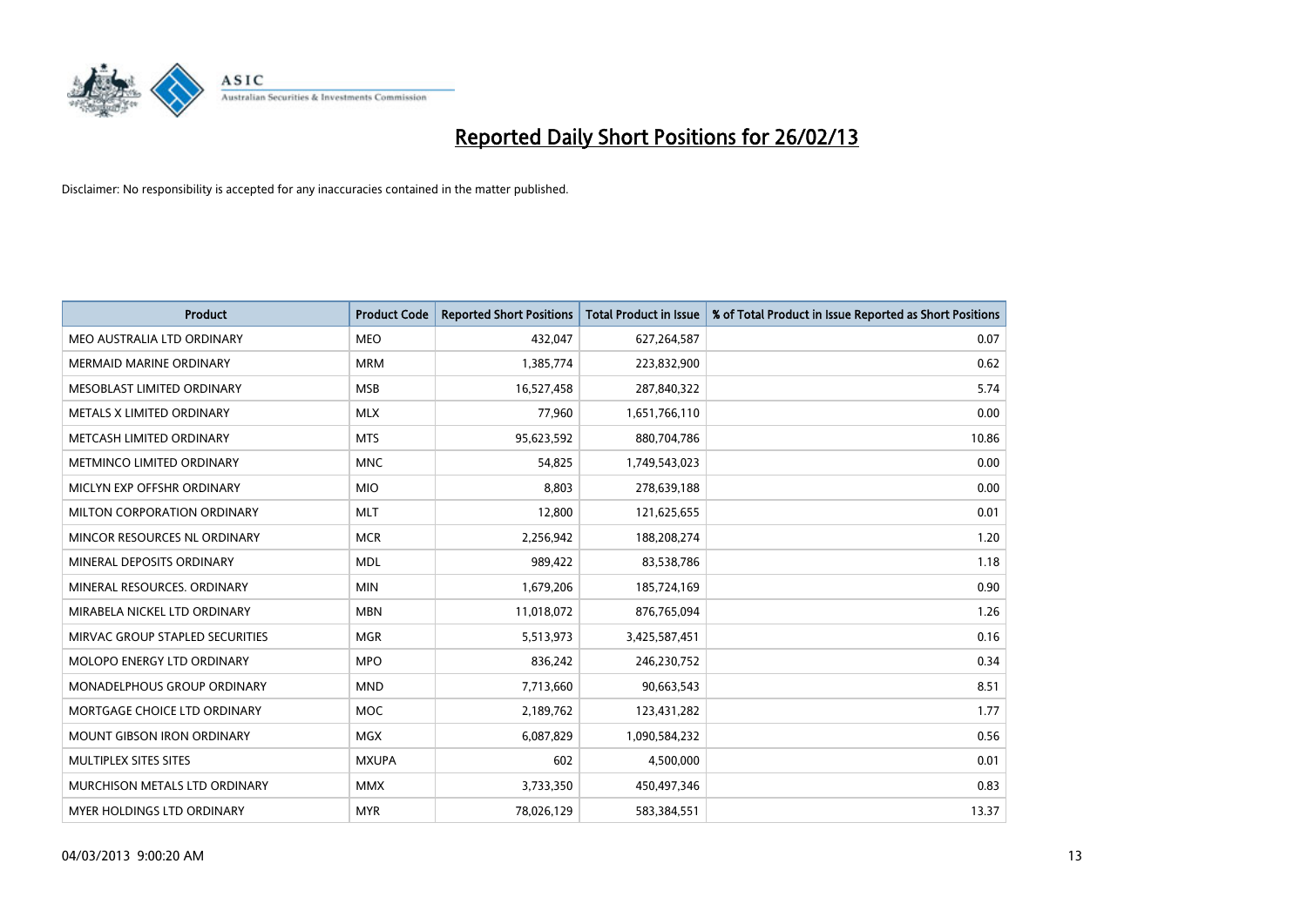

| <b>Product</b>                  | <b>Product Code</b> | <b>Reported Short Positions</b> | <b>Total Product in Issue</b> | % of Total Product in Issue Reported as Short Positions |
|---------------------------------|---------------------|---------------------------------|-------------------------------|---------------------------------------------------------|
| <b>MYSTATE LIMITED ORDINARY</b> | <b>MYS</b>          | 22,081                          | 87,117,374                    | 0.03                                                    |
| NATIONAL AUST. BANK ORDINARY    | <b>NAB</b>          | 10,842,132                      | 2,342,259,881                 | 0.46                                                    |
| NAVITAS LIMITED ORDINARY        | <b>NVT</b>          | 11,968,460                      | 375,367,918                   | 3.19                                                    |
| NEON ENERGY LIMITED ORDINARY    | <b>NEN</b>          | 2,784,735                       | 549,844,091                   | 0.51                                                    |
| NEW HOPE CORPORATION ORDINARY   | <b>NHC</b>          | 2,551,754                       | 830,563,352                   | 0.31                                                    |
| NEW STANDARD ENERGY ORDINARY    | <b>NSE</b>          | 748,875                         | 305,331,847                   | 0.25                                                    |
| NEWCREST MINING ORDINARY        | <b>NCM</b>          | 4,497,957                       | 765,906,839                   | 0.59                                                    |
| NEWS CORP A NON-VOTING CDI      | <b>NWSLV</b>        | 2,267,174                       | 1,525,506,773                 | 0.15                                                    |
| NEWS CORP B VOTING CDI          | <b>NWS</b>          | 1,089,737                       | 798,520,953                   | 0.14                                                    |
| NEWSAT LIMITED ORDINARY         | <b>NWT</b>          | 2,373,569                       | 233,052,157                   | 1.02                                                    |
| NEXTDC LIMITED ORDINARY         | <b>NXT</b>          | 4,042,251                       | 172,602,288                   | 2.34                                                    |
| NEXUS ENERGY LIMITED ORDINARY   | <b>NXS</b>          | 11,729,009                      | 1,329,821,159                 | 0.88                                                    |
| NIDO PETROLEUM ORDINARY         | <b>NDO</b>          | 105,313                         | 1,906,373,341                 | 0.01                                                    |
| NOBLE MINERAL RES ORDINARY      | <b>NMG</b>          | 2,530,602                       | 666,397,952                   | 0.38                                                    |
| NORFOLK GROUP ORDINARY          | <b>NFK</b>          | 50                              | 158,890,730                   | 0.00                                                    |
| NORTHERN IRON LTD ORDINARY      | <b>NFE</b>          | 2,062,916                       | 484,405,314                   | 0.43                                                    |
| NORTHERN STAR ORDINARY          | <b>NST</b>          | 7,417,723                       | 424,277,027                   | 1.75                                                    |
| NRW HOLDINGS LIMITED ORDINARY   | <b>NWH</b>          | 6,373,833                       | 278,888,011                   | 2.29                                                    |
| NUFARM LIMITED ORDINARY         | <b>NUF</b>          | 5,952,314                       | 262,796,891                   | 2.26                                                    |
| OAKTON LIMITED ORDINARY         | <b>OKN</b>          | 114                             | 91,721,874                    | 0.00                                                    |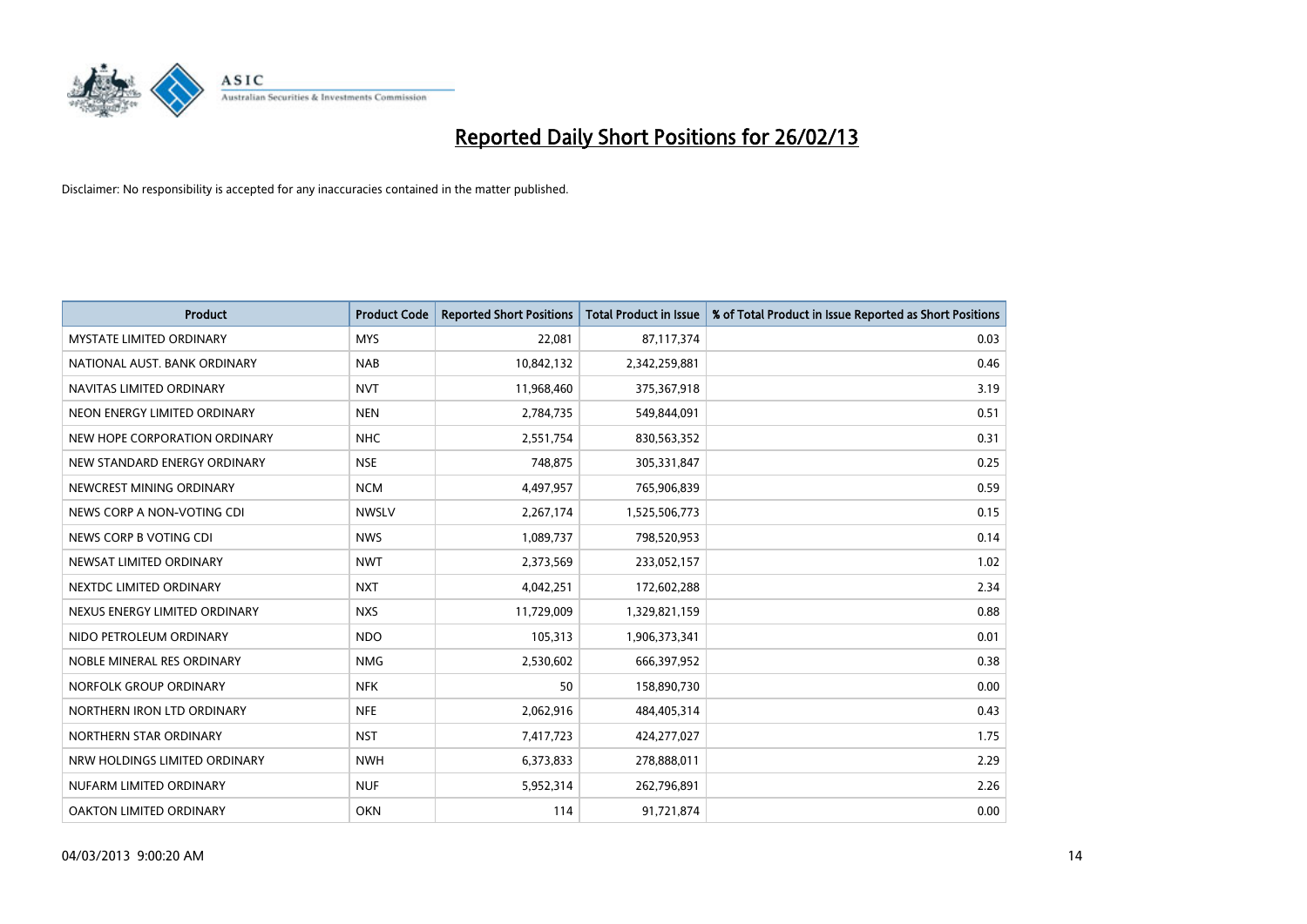

| <b>Product</b>                        | <b>Product Code</b> | <b>Reported Short Positions</b> | <b>Total Product in Issue</b> | % of Total Product in Issue Reported as Short Positions |
|---------------------------------------|---------------------|---------------------------------|-------------------------------|---------------------------------------------------------|
| OCEANAGOLD CORP. CHESS DEPOSITARY INT | <b>OGC</b>          | 1,345,489                       | 293,517,918                   | 0.46                                                    |
| OIL SEARCH LTD ORDINARY               | OSH                 | 23,718,755                      | 1,334,756,742                 | 1.78                                                    |
| OM HOLDINGS LIMITED ORDINARY          | OMH                 | 4,036,695                       | 673,423,337                   | 0.60                                                    |
| ORICA LIMITED ORDINARY                | ORI                 | 2,500,835                       | 366,768,327                   | 0.68                                                    |
| ORIGIN ENERGY ORDINARY                | <b>ORG</b>          | 15,242,569                      | 1,094,031,475                 | 1.39                                                    |
| OROCOBRE LIMITED ORDINARY             | <b>ORE</b>          | 351,908                         | 117,745,140                   | 0.30                                                    |
| OROTONGROUP LIMITED ORDINARY          | <b>ORL</b>          | 22,592                          | 40,880,902                    | 0.06                                                    |
| ORPHEUS ENERGY LTD ORDINARY           | <b>OEG</b>          | 67,200                          | 130,475,919                   | 0.05                                                    |
| <b>OZ MINERALS ORDINARY</b>           | OZL                 | 11,496,672                      | 303,470,022                   | 3.79                                                    |
| PACIFIC BRANDS ORDINARY               | <b>PBG</b>          | 12,815,206                      | 912,915,695                   | 1.40                                                    |
| PALADIN ENERGY LTD ORDINARY           | PDN                 | 111,196,044                     | 836,969,286                   | 13.29                                                   |
| PANAUST LIMITED ORDINARY              | <b>PNA</b>          | 1,919,775                       | 606,155,069                   | 0.32                                                    |
| PANORAMIC RESOURCES ORDINARY          | PAN                 | 1,453,266                       | 256,058,555                   | 0.57                                                    |
| PAPERLINX LIMITED ORDINARY            | <b>PPX</b>          | 166,194                         | 609,280,761                   | 0.03                                                    |
| PAPILLON RES LTD ORDINARY             | PIR                 | 3,841,134                       | 297,028,210                   | 1.29                                                    |
| PATTIES FOODS LTD ORDINARY            | PFL                 | 4,035                           | 139,065,639                   | 0.00                                                    |
| PEET LIMITED ORDINARY                 | <b>PPC</b>          | 3,320,246                       | 321,013,141                   | 1.03                                                    |
| PERILYA LIMITED ORDINARY              | PEM                 | 2,861                           | 769,316,426                   | 0.00                                                    |
| PERPETUAL LIMITED ORDINARY            | <b>PPT</b>          | 2,150,222                       | 41,980,678                    | 5.12                                                    |
| PERSEUS MINING LTD ORDINARY           | PRU                 | 25,491,099                      | 457,962,088                   | 5.57                                                    |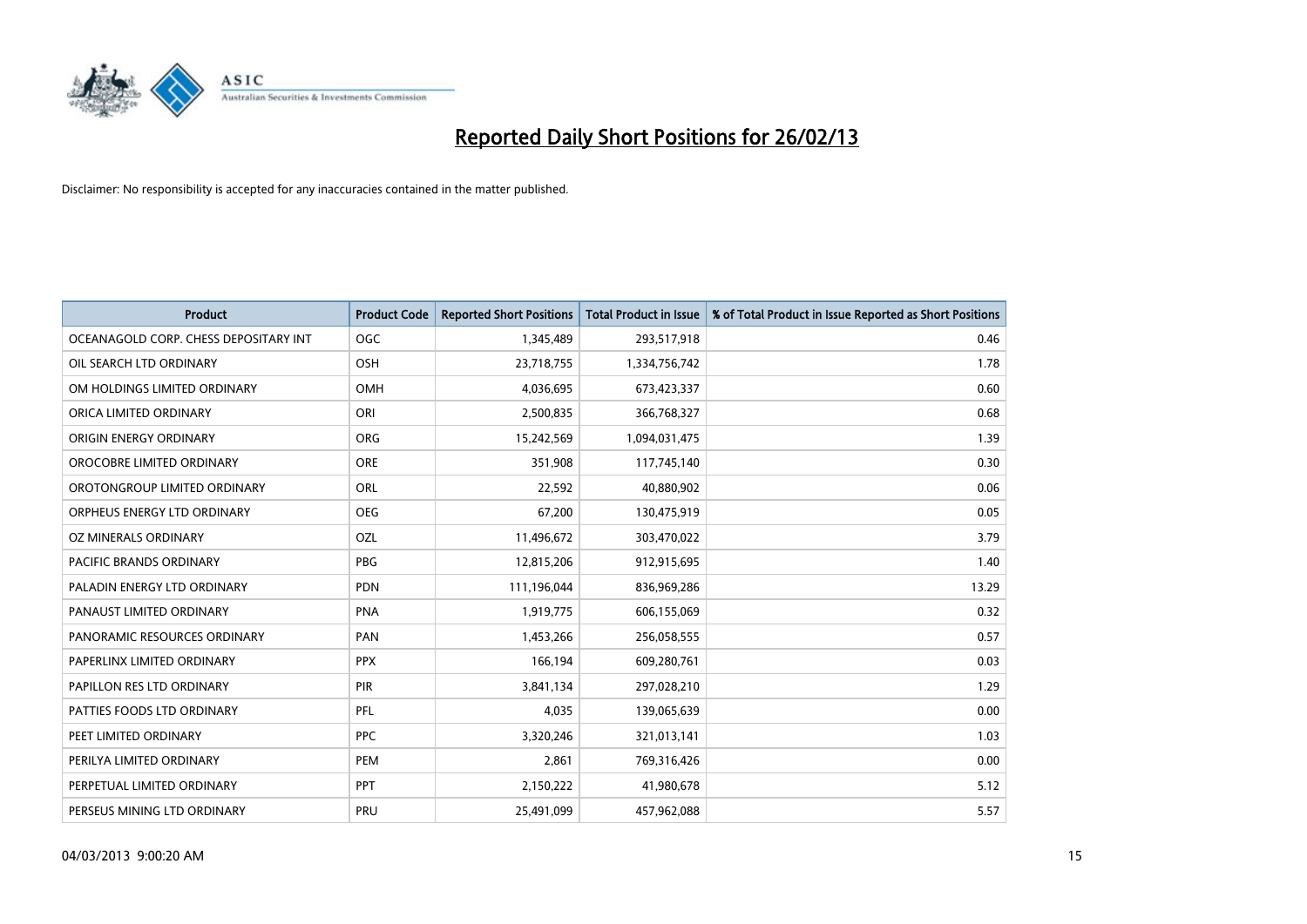

| <b>Product</b>                    | <b>Product Code</b> | <b>Reported Short Positions</b> | <b>Total Product in Issue</b> | % of Total Product in Issue Reported as Short Positions |
|-----------------------------------|---------------------|---------------------------------|-------------------------------|---------------------------------------------------------|
| PHARMAXIS LTD ORDINARY            | <b>PXS</b>          | 11,484,968                      | 308,543,389                   | 3.72                                                    |
| PHOSPHAGENICS LTD. ORDINARY       | <b>POH</b>          | 1,035,000                       | 1,020,215,957                 | 0.10                                                    |
| PLATINUM ASSET ORDINARY           | <b>PTM</b>          | 9,170,374                       | 561,347,878                   | 1.63                                                    |
| PLATINUM AUSTRALIA ORDINARY       | <b>PLA</b>          | 836,127                         | 504,968,043                   | 0.17                                                    |
| PMI GOLD CORP CDI 1:1             | <b>PVM</b>          | 126,140                         | 127,637,501                   | 0.10                                                    |
| PMP LIMITED ORDINARY              | <b>PMP</b>          | 179,842                         | 323,781,124                   | 0.06                                                    |
| PRAIRIE DOWNS METALS ORDINARY     | PDZ                 | 20,000                          | 104,440,598                   | 0.02                                                    |
| PREMIER INVESTMENTS ORDINARY      | <b>PMV</b>          | 376,068                         | 155,260,478                   | 0.24                                                    |
| PRIMA BIOMED LTD ORDINARY         | <b>PRR</b>          | 3,575,000                       | 1,066,063,388                 | 0.34                                                    |
| PRIMARY HEALTH CARE ORDINARY      | <b>PRY</b>          | 16,867,657                      | 502,983,554                   | 3.35                                                    |
| PROGRAMMED ORDINARY               | <b>PRG</b>          | 228,705                         | 118,177,001                   | 0.19                                                    |
| PURA VIDA ENERGY NL ORDINARY      | <b>PVD</b>          | 157,040                         | 59,983,514                    | 0.26                                                    |
| <b>QANTAS AIRWAYS ORDINARY</b>    | QAN                 | 25,619,048                      | 2,248,150,128                 | 1.14                                                    |
| OBE INSURANCE GROUP ORDINARY      | OBE                 | 47,042,309                      | 1,196,747,582                 | 3.93                                                    |
| ORXPHARMA LTD ORDINARY            | QRX                 | 130,762                         | 144,644,706                   | 0.09                                                    |
| <b>QUBE HOLDINGS LTD ORDINARY</b> | <b>QUB</b>          | 12,409,729                      | 926,489,845                   | 1.34                                                    |
| RAMELIUS RESOURCES ORDINARY       | <b>RMS</b>          | 5,729,752                       | 337,296,949                   | 1.70                                                    |
| RAMSAY HEALTH CARE ORDINARY       | <b>RHC</b>          | 2,320,610                       | 202,081,252                   | 1.15                                                    |
| <b>RCR TOMLINSON ORDINARY</b>     | <b>RCR</b>          | 54,831                          | 132,431,265                   | 0.04                                                    |
| <b>REA GROUP ORDINARY</b>         | <b>REA</b>          | 52,768                          | 131,714,699                   | 0.04                                                    |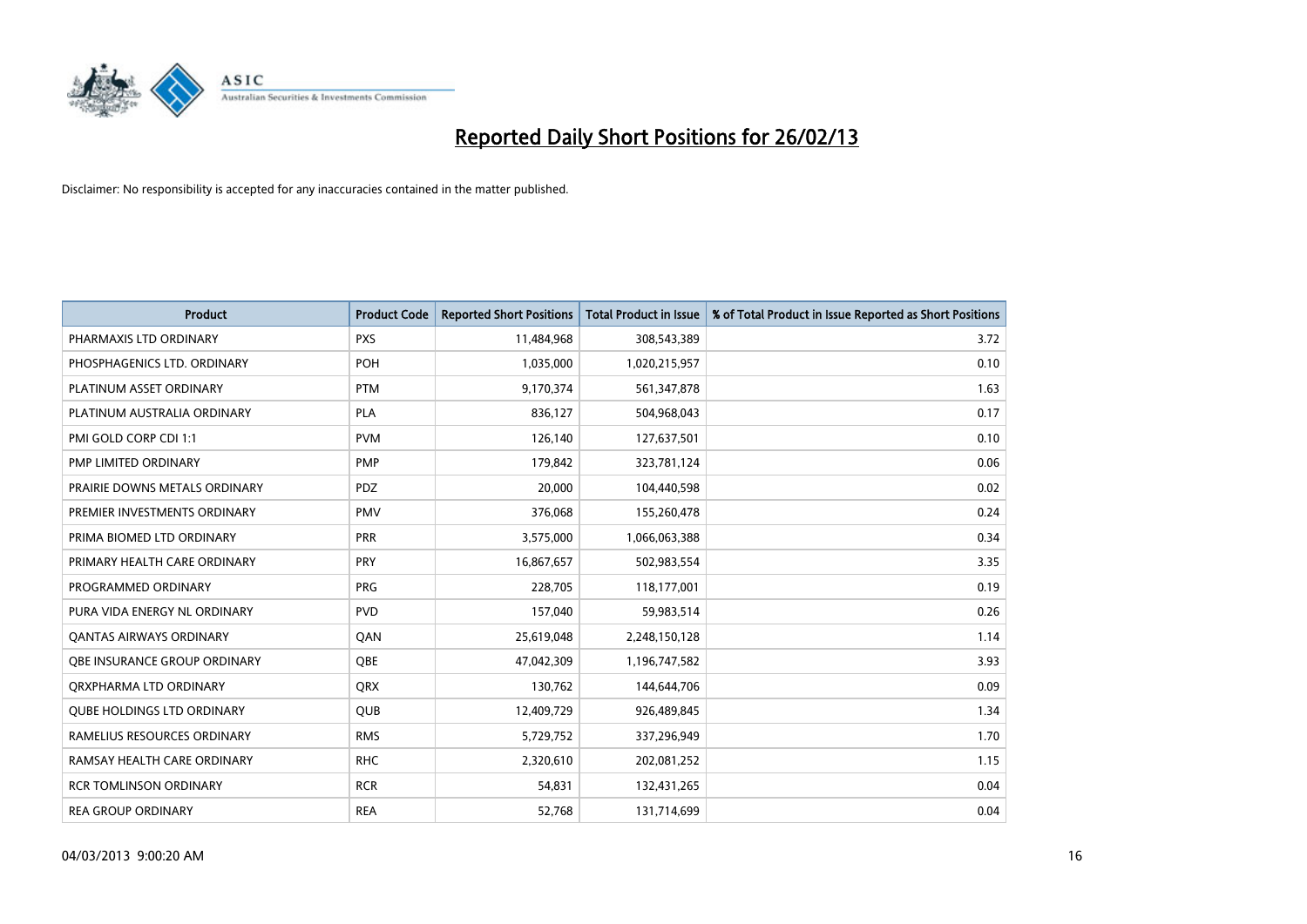

| Product                             | <b>Product Code</b> | <b>Reported Short Positions</b> | <b>Total Product in Issue</b> | % of Total Product in Issue Reported as Short Positions |
|-------------------------------------|---------------------|---------------------------------|-------------------------------|---------------------------------------------------------|
| <b>RECKON LIMITED ORDINARY</b>      | <b>RKN</b>          | 452,270                         | 129,488,015                   | 0.35                                                    |
| <b>RED 5 LIMITED ORDINARY</b>       | <b>RED</b>          | 450,589                         | 135,488,008                   | 0.33                                                    |
| <b>RED FORK ENERGY ORDINARY</b>     | <b>RFE</b>          | 3,415,930                       | 384,951,719                   | 0.89                                                    |
| REDBANK ENERGY LTD ORDINARY         | AEJ                 | 13                              | 786,287                       | 0.00                                                    |
| <b>REDFLEX HOLDINGS ORDINARY</b>    | <b>RDF</b>          | $\mathbf{1}$                    | 110,762,310                   | 0.00                                                    |
| REECE AUSTRALIA LTD. ORDINARY       | <b>REH</b>          | 10,471                          | 99,600,000                    | 0.01                                                    |
| <b>REGIS RESOURCES ORDINARY</b>     | <b>RRL</b>          | 7,126,036                       | 473,975,396                   | 1.50                                                    |
| RESMED INC CDI 10:1                 | <b>RMD</b>          | 16,949,496                      | 1,556,242,300                 | 1.09                                                    |
| <b>RESOLUTE MINING ORDINARY</b>     | <b>RSG</b>          | 2,929,030                       | 643,094,224                   | 0.46                                                    |
| <b>RESOURCE GENERATION ORDINARY</b> | <b>RES</b>          | 73                              | 263,345,652                   | 0.00                                                    |
| RETAIL FOOD GROUP ORDINARY          | <b>RFG</b>          | 247,593                         | 130,087,856                   | 0.19                                                    |
| REVERSE CORP LIMITED ORDINARY       | <b>REF</b>          | 100                             | 92,382,175                    | 0.00                                                    |
| REX MINERALS LIMITED ORDINARY       | <b>RXM</b>          | 2,784,351                       | 188,907,284                   | 1.47                                                    |
| <b>RHG LIMITED ORDINARY</b>         | <b>RHG</b>          | 51,074                          | 308,483,177                   | 0.02                                                    |
| <b>RIALTO ENERGY ORDINARY</b>       | <b>RIA</b>          | 301,933                         | 672,259,992                   | 0.04                                                    |
| RIDLEY CORPORATION ORDINARY         | <b>RIC</b>          | 221,704                         | 307,817,071                   | 0.07                                                    |
| RIO TINTO LIMITED ORDINARY          | <b>RIO</b>          | 9,041,346                       | 435,758,720                   | 2.07                                                    |
| ROC OIL COMPANY ORDINARY            | <b>ROC</b>          | 2,424,492                       | 683,235,552                   | 0.35                                                    |
| <b>RURALCO HOLDINGS ORDINARY</b>    | <b>RHL</b>          | 12,000                          | 55,019,284                    | 0.02                                                    |
| SAI GLOBAL LIMITED ORDINARY         | SAI                 | 5,683,633                       | 206,969,820                   | 2.75                                                    |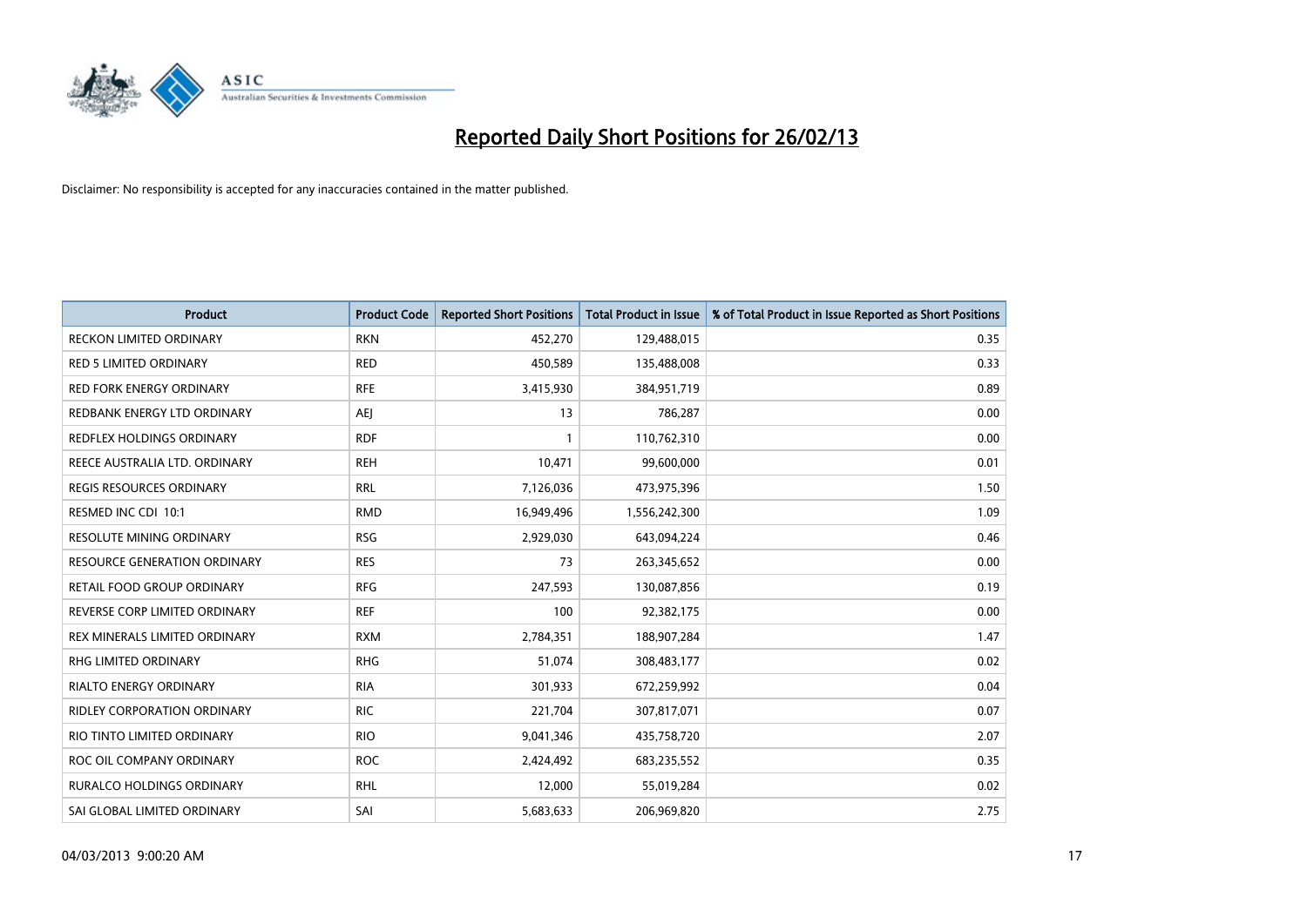

| <b>Product</b>                        | <b>Product Code</b> | <b>Reported Short Positions</b> | <b>Total Product in Issue</b> | % of Total Product in Issue Reported as Short Positions |
|---------------------------------------|---------------------|---------------------------------|-------------------------------|---------------------------------------------------------|
| SALMAT LIMITED ORDINARY               | <b>SLM</b>          | 18,012                          | 159,812,799                   | 0.01                                                    |
| SAMSON OIL & GAS LTD ORDINARY         | <b>SSN</b>          | 7,737,653                       | 1,985,896,471                 | 0.39                                                    |
| SANDFIRE RESOURCES ORDINARY           | <b>SFR</b>          | 3,869,220                       | 153,590,968                   | 2.52                                                    |
| <b>SANTOS LTD ORDINARY</b>            | <b>STO</b>          | 2,637,513                       | 958,897,583                   | 0.28                                                    |
| SARACEN MINERAL ORDINARY              | <b>SAR</b>          | 12,235,255                      | 595,263,186                   | 2.06                                                    |
| SCA PROPERTY GROUP STAPLED SECURITIES | <b>SCP</b>          | 21,483,923                      | 585,455,114                   | 3.67                                                    |
| SEDGMAN LIMITED ORDINARY              | <b>SDM</b>          | 197,290                         | 217,623,797                   | 0.09                                                    |
| SEEK LIMITED ORDINARY                 | <b>SEK</b>          | 17,615,958                      | 337,101,307                   | 5.23                                                    |
| SENEX ENERGY LIMITED ORDINARY         | SXY                 | 2,592,257                       | 1,140,804,837                 | 0.23                                                    |
| SERVCORP LIMITED ORDINARY             | SRV                 | 16,466                          | 98,432,275                    | 0.02                                                    |
| SERVICE STREAM ORDINARY               | <b>SSM</b>          | 100                             | 283,418,867                   | 0.00                                                    |
| SEVEN GROUP HOLDINGS ORDINARY         | <b>SVW</b>          | 3,134,569                       | 307,410,281                   | 1.02                                                    |
| SEVEN WEST MEDIA LTD ORDINARY         | <b>SWM</b>          | 18,570,348                      | 999,160,872                   | 1.86                                                    |
| SIGMA PHARMACEUTICAL ORDINARY         | <b>SIP</b>          | 3,767,302                       | 1,162,669,614                 | 0.32                                                    |
| SIGNATURE METALS LTD ORDINARY         | <b>SBL</b>          | 600                             | 2,759,575,214                 | 0.00                                                    |
| SIHAYO GOLD LIMITED ORDINARY          | SIH                 |                                 | 799, 377, 748                 | 0.00                                                    |
| SILEX SYSTEMS ORDINARY                | <b>SLX</b>          | 1,341,156                       | 170,232,464                   | 0.79                                                    |
| SILVER CHEF LIMITED ORDINARY          | SIV                 | 7,129                           | 27,222,919                    | 0.03                                                    |
| SILVER LAKE RESOURCE ORDINARY         | <b>SLR</b>          | 3,634,210                       | 379,048,750                   | 0.96                                                    |
| SIMS METAL MGMT LTD ORDINARY          | <b>SGM</b>          | 10,512,458                      | 204,304,126                   | 5.15                                                    |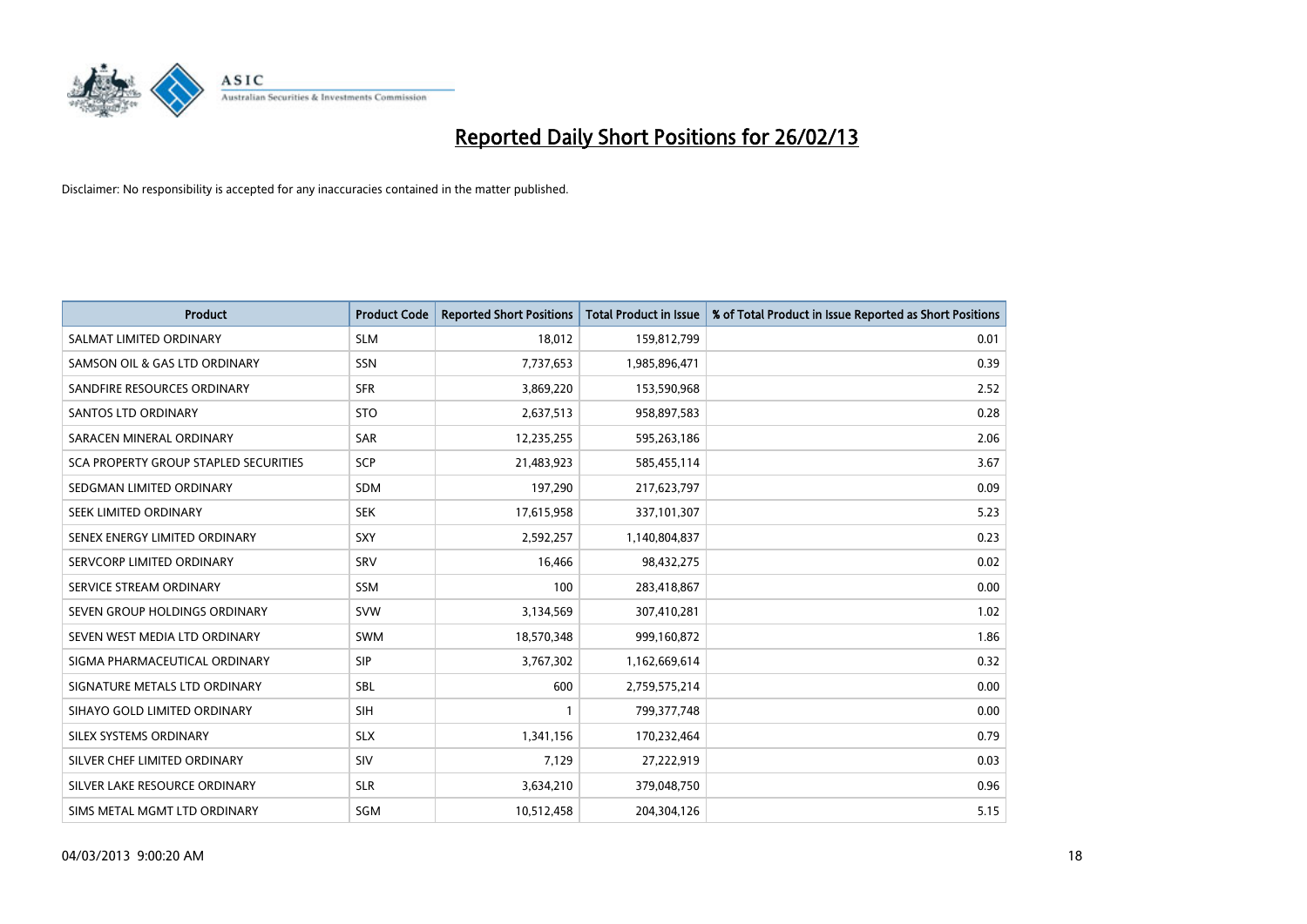

| <b>Product</b>                           | <b>Product Code</b> | <b>Reported Short Positions</b> | <b>Total Product in Issue</b> | % of Total Product in Issue Reported as Short Positions |
|------------------------------------------|---------------------|---------------------------------|-------------------------------|---------------------------------------------------------|
| SINGAPORE TELECOMM. CHESS DEPOSITARY INT | SGT                 | 10,733,258                      | 164,748,297                   | 6.51                                                    |
| SIRIUS RESOURCES NL ORDINARY             | <b>SIR</b>          | 62,479                          | 224,434,586                   | 0.03                                                    |
| SIRTEX MEDICAL ORDINARY                  | <b>SRX</b>          | 586,495                         | 55,768,136                    | 1.05                                                    |
| SKILLED GROUP LTD ORDINARY               | <b>SKE</b>          | 3,986,160                       | 233,487,276                   | 1.71                                                    |
| <b>SKY NETWORK ORDINARY</b>              | <b>SKT</b>          | 113,001                         | 389,139,785                   | 0.03                                                    |
| SKYCITY ENT GRP LTD ORDINARY             | <b>SKC</b>          | 1,003                           | 576,958,340                   | 0.00                                                    |
| <b>SLATER &amp; GORDON ORDINARY</b>      | SGH                 | 37,934                          | 170,537,215                   | 0.02                                                    |
| SMS MANAGEMENT, ORDINARY                 | <b>SMX</b>          | 3,152,644                       | 69,378,477                    | 4.54                                                    |
| SONIC HEALTHCARE ORDINARY                | <b>SHL</b>          | 7,281,094                       | 396,053,681                   | 1.84                                                    |
| SOUL PATTINSON (W.H) ORDINARY            | <b>SOL</b>          | 693                             | 239,395,320                   | 0.00                                                    |
| SP AUSNET STAPLED SECURITIES             | SPN                 | 14,737,048                      | 3,367,543,113                 | 0.44                                                    |
| SPARK INFRASTRUCTURE STAPLED NOTE & UNIT | SKI                 | 40,161,277                      | 1,326,734,264                 | 3.03                                                    |
| SPDR 200 FUND ETF UNITS                  | <b>STW</b>          | 36,426                          | 46,951,346                    | 0.08                                                    |
| SPDR 50 FUND ETF UNITS                   | SFY                 | 6                               | 5,541,853                     | 0.00                                                    |
| ST BARBARA LIMITED ORDINARY              | <b>SBM</b>          | 7,576,109                       | 488,074,077                   | 1.55                                                    |
| STANMORE COAL LTD ORDINARY               | <b>SMR</b>          | 32,870                          | 207,827,090                   | 0.02                                                    |
| STARPHARMA HOLDINGS ORDINARY             | SPL                 | 6,982,296                       | 283,665,948                   | 2.46                                                    |
| STH CRS ELECT ENGNR ORDINARY             | <b>SXE</b>          | 31,995                          | 161,523,129                   | 0.02                                                    |
| STHN CROSS MEDIA ORDINARY                | SXL                 | 12,565,495                      | 704,858,524                   | 1.78                                                    |
| STOCKLAND UNITS/ORD STAPLED              | SGP                 | 31,531,045                      | 2,202,657,963                 | 1.43                                                    |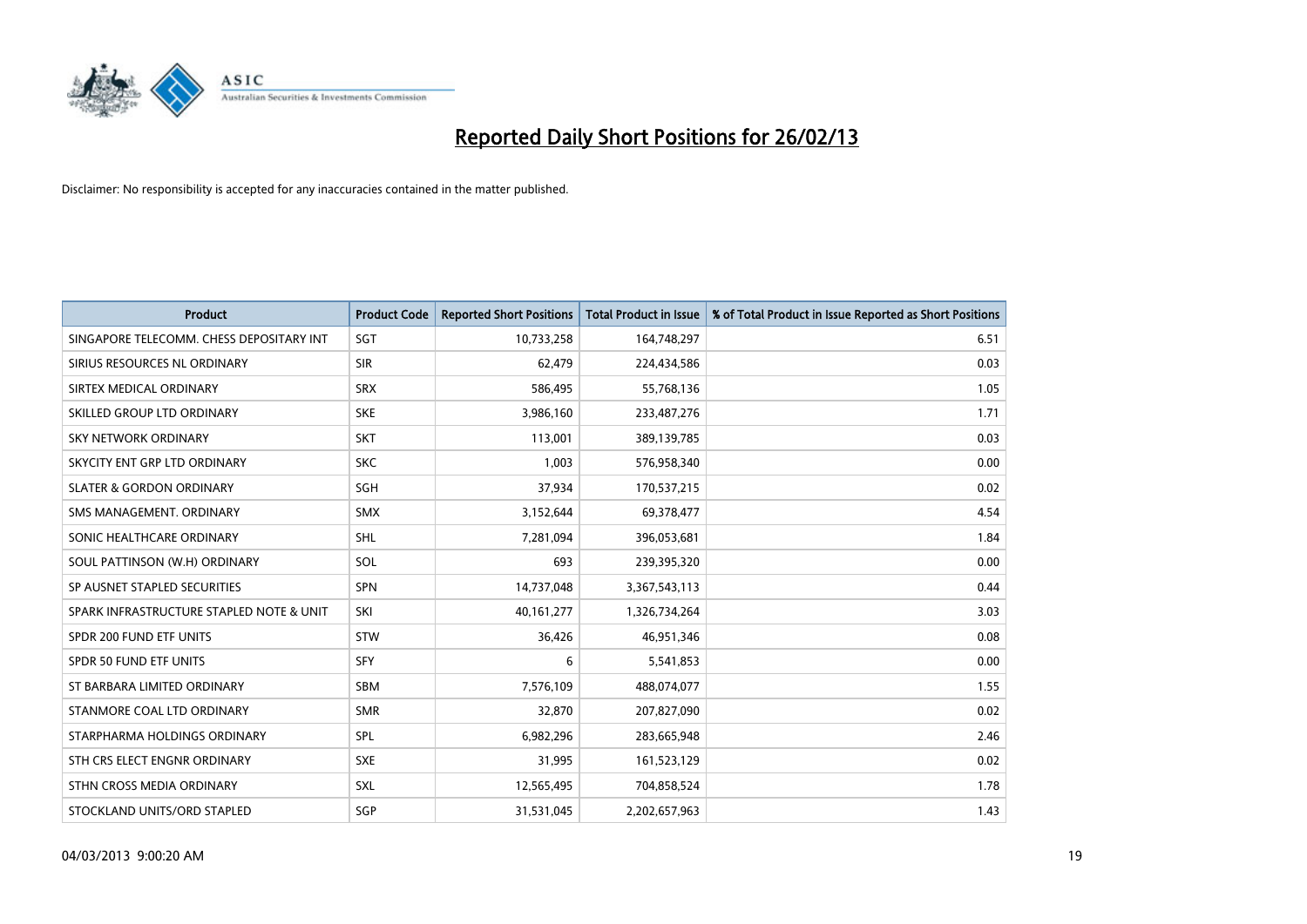

| <b>Product</b>                   | <b>Product Code</b> | <b>Reported Short Positions</b> | <b>Total Product in Issue</b> | % of Total Product in Issue Reported as Short Positions |
|----------------------------------|---------------------|---------------------------------|-------------------------------|---------------------------------------------------------|
| STRAITS RES LTD. ORDINARY        | <b>SRO</b>          | 63,767                          | 1,164,150,159                 | 0.01                                                    |
| SUNCORP GROUP LTD ORDINARY       | <b>SUN</b>          | 5,955,782                       | 1,286,600,980                 | 0.46                                                    |
| SUNDANCE ENERGY ORDINARY         | <b>SEA</b>          | 10,158,902                      | 278,765,141                   | 3.64                                                    |
| SUNDANCE RESOURCES ORDINARY      | SDL                 | 1,935,785                       | 3,072,110,985                 | 0.06                                                    |
| SUNLAND GROUP LTD ORDINARY       | <b>SDG</b>          | 50,798                          | 189,417,674                   | 0.03                                                    |
| SUPER RET REP LTD ORDINARY       | SUL                 | 528,867                         | 196,432,811                   | 0.27                                                    |
| SYD AIRPORT STAPLED US PROHIBIT. | <b>SYD</b>          | 7,568,745                       | 1,861,210,782                 | 0.41                                                    |
| SYRAH RESOURCES ORDINARY         | <b>SYR</b>          | 61,409                          | 135,952,089                   | 0.05                                                    |
| TABCORP HOLDINGS LTD ORDINARY    | <b>TAH</b>          | 16, 143, 242                    | 734,015,737                   | 2.20                                                    |
| TANAMI GOLD NL ORDINARY          | <b>TAM</b>          | 742,660                         | 261,132,677                   | 0.28                                                    |
| TANAMI GOLD NL RIGHTS 04-MAR-13  | <b>TAMR</b>         | 56,250                          | 326,415,847                   | 0.02                                                    |
| TAP OIL LIMITED ORDINARY         | <b>TAP</b>          | 374,022                         | 241,608,606                   | 0.15                                                    |
| TASSAL GROUP LIMITED ORDINARY    | <b>TGR</b>          | 69,896                          | 146,304,404                   | 0.05                                                    |
| <b>TATTS GROUP LTD ORDINARY</b>  | <b>TTS</b>          | 7,163,880                       | 1,386,351,280                 | 0.52                                                    |
| TECHNOLOGY ONE ORDINARY          | <b>TNE</b>          | 8,249                           | 306,620,955                   | 0.00                                                    |
| TELECOM CORPORATION ORDINARY     | <b>TEL</b>          | 7,517,649                       | 1,816,996,462                 | 0.41                                                    |
| TELSTRA CORPORATION. ORDINARY    | <b>TLS</b>          | 29,325,316                      | 12,443,074,357                | 0.24                                                    |
| TEN NETWORK HOLDINGS ORDINARY    | <b>TEN</b>          | 106,527,766                     | 2,586,970,845                 | 4.12                                                    |
| TERANGA GOLD CORP CDI 1:1        | <b>TGZ</b>          | 46,414                          | 173,843,756                   | 0.03                                                    |
| THE REJECT SHOP ORDINARY         | <b>TRS</b>          | 2,344,550                       | 26,092,220                    | 8.99                                                    |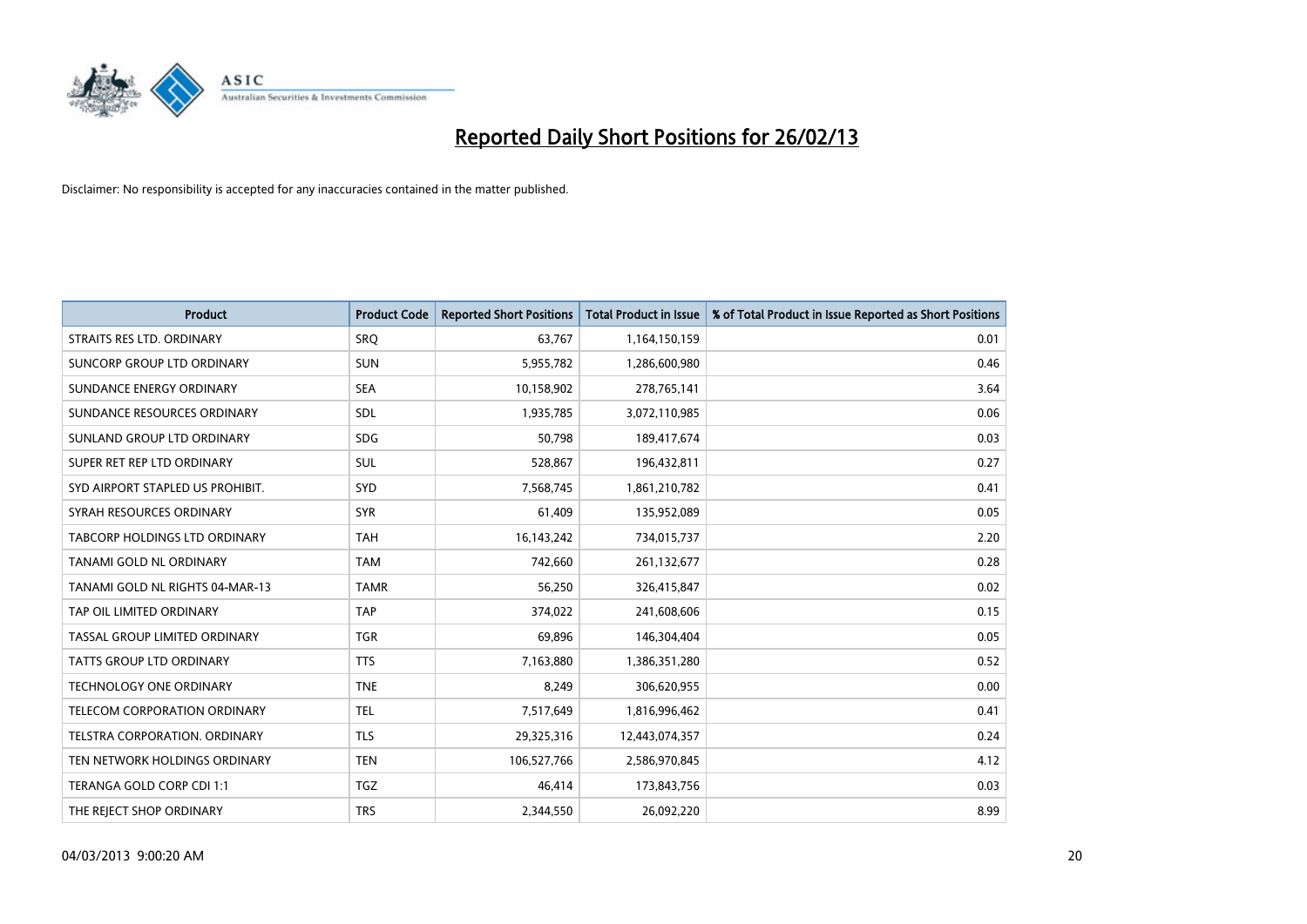

| <b>Product</b>                       | <b>Product Code</b> | <b>Reported Short Positions</b> | <b>Total Product in Issue</b> | % of Total Product in Issue Reported as Short Positions |
|--------------------------------------|---------------------|---------------------------------|-------------------------------|---------------------------------------------------------|
| THORN GROUP LIMITED ORDINARY         | <b>TGA</b>          | 283,998                         | 147,584,880                   | 0.19                                                    |
| TIGER RESOURCES ORDINARY             | <b>TGS</b>          | 1,818,774                       | 673,470,269                   | 0.27                                                    |
| TOLL HOLDINGS LTD ORDINARY           | <b>TOL</b>          | 37,966,777                      | 717,133,875                   | 5.29                                                    |
| TOX FREE SOLUTIONS ORDINARY          | <b>TOX</b>          | 1,069,508                       | 115,999,858                   | 0.92                                                    |
| TPG TELECOM LIMITED ORDINARY         | <b>TPM</b>          | 1,017,641                       | 793,808,141                   | 0.13                                                    |
| <b>TRADE ME GROUP ORDINARY</b>       | <b>TME</b>          | 1,002,528                       | 396,017,568                   | 0.25                                                    |
| TRANSFIELD SERVICES ORDINARY         | <b>TSE</b>          | 5,445,419                       | 512,457,716                   | 1.06                                                    |
| TRANSPACIFIC INDUST. ORDINARY        | <b>TPI</b>          | 10,065,548                      | 1,578,563,490                 | 0.64                                                    |
| TRANSURBAN GROUP TRIPLE STAPLED SEC. | TCL                 | 6,264,202                       | 1,481,594,818                 | 0.42                                                    |
| TREASURY WINE ESTATE ORDINARY        | <b>TWE</b>          | 21,369,218                      | 647,227,144                   | 3.30                                                    |
| TROY RESOURCES LTD ORDINARY          | <b>TRY</b>          | 48,931                          | 91,318,649                    | 0.05                                                    |
| UGL LIMITED ORDINARY                 | UGL                 | 5,877,292                       | 166,315,038                   | 3.53                                                    |
| UXC LIMITED ORDINARY                 | <b>UXC</b>          | 137,310                         | 308,056,885                   | 0.04                                                    |
| <b>VENTURE MINERALS ORDINARY</b>     | <b>VMS</b>          | 227,760                         | 287,320,170                   | 0.08                                                    |
| <b>VIRGIN AUS HLDG LTD ORDINARY</b>  | <b>VAH</b>          | 70,267,501                      | 2,455,775,111                 | 2.86                                                    |
| VNGD AUS SHARES ETF UNITS            | <b>VAS</b>          | 771                             | 5,847,438                     | 0.01                                                    |
| <b>VOCUS COMMS LTD ORDINARY</b>      | VOC                 | 111,587                         | 77,846,159                    | 0.14                                                    |
| <b>WATPAC LIMITED ORDINARY</b>       | <b>WTP</b>          | 214,617                         | 184,332,526                   | 0.12                                                    |
| <b>WDS LIMITED ORDINARY</b>          | <b>WDS</b>          | $\overline{7}$                  | 144,740,614                   | 0.00                                                    |
| <b>WEBJET LIMITED ORDINARY</b>       | <b>WEB</b>          | 198,751                         | 79,397,959                    | 0.25                                                    |